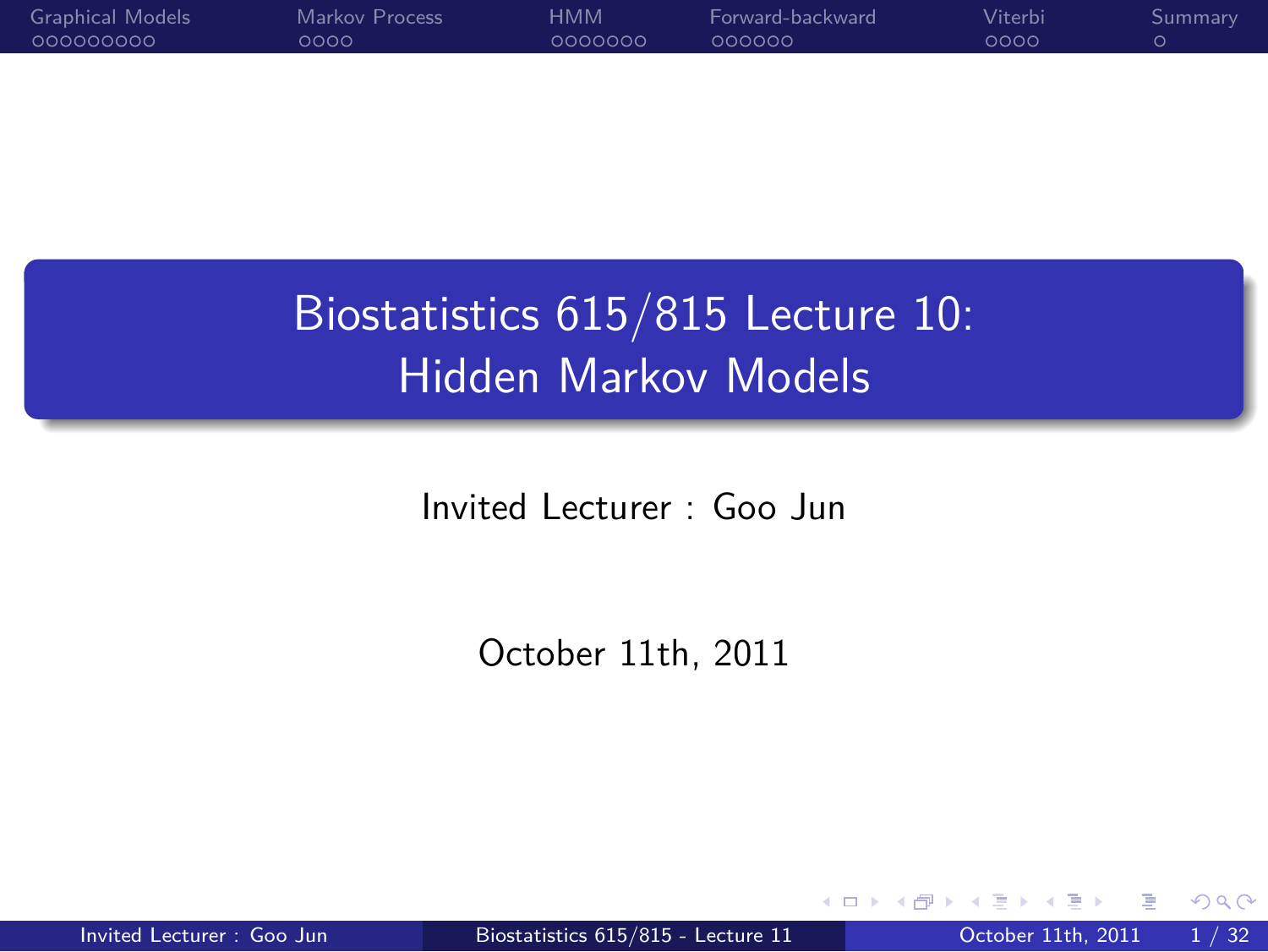### Graphical Model 101

Markov Process<br>0000

Graphical Models<br>●00000000

• Graphical model is marriage between probability theory and graph theory (Michiael I. Jordan)

HMM<br>000000

Forward-backward<br>000000

Viterbi<br>0000

- Each random variable is represented as vertex
- Dependency between random variables is modeled as edge
	- Directed edge : conditional distribution
	- Undirected edge : joint distribution
- Unconnected pair of vertices (without path from one to another) is independent
- An effective tool to represent complex structure of dependence  $/$ independence between random variables.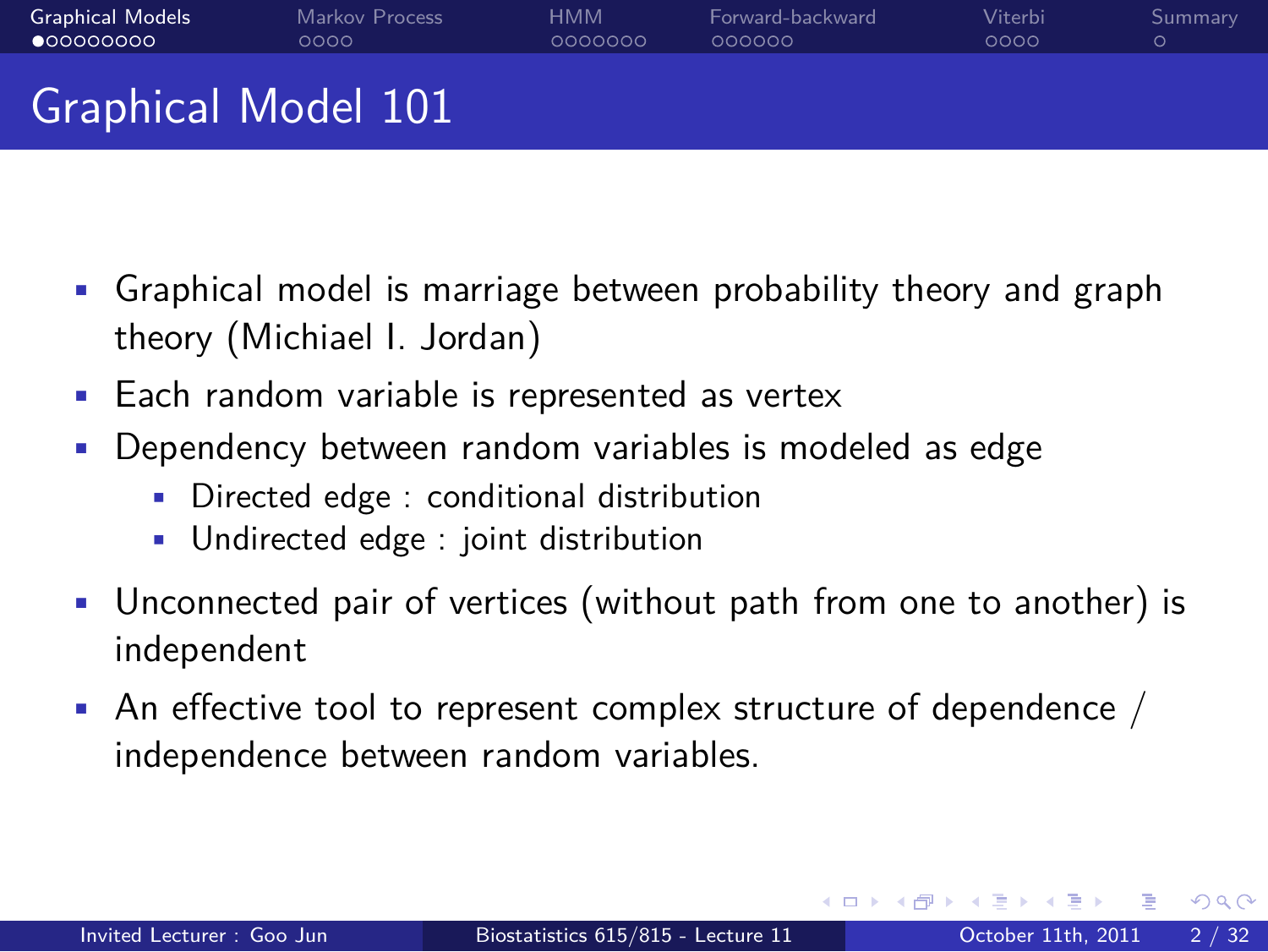#### Graphical Models<br>00000000 Markov Process<br>0000 HMM<br>000000 Forward-backward<br>000000 Viterbi<br>0000 . Summary An example graphical model



• Are *H* and *P* independent?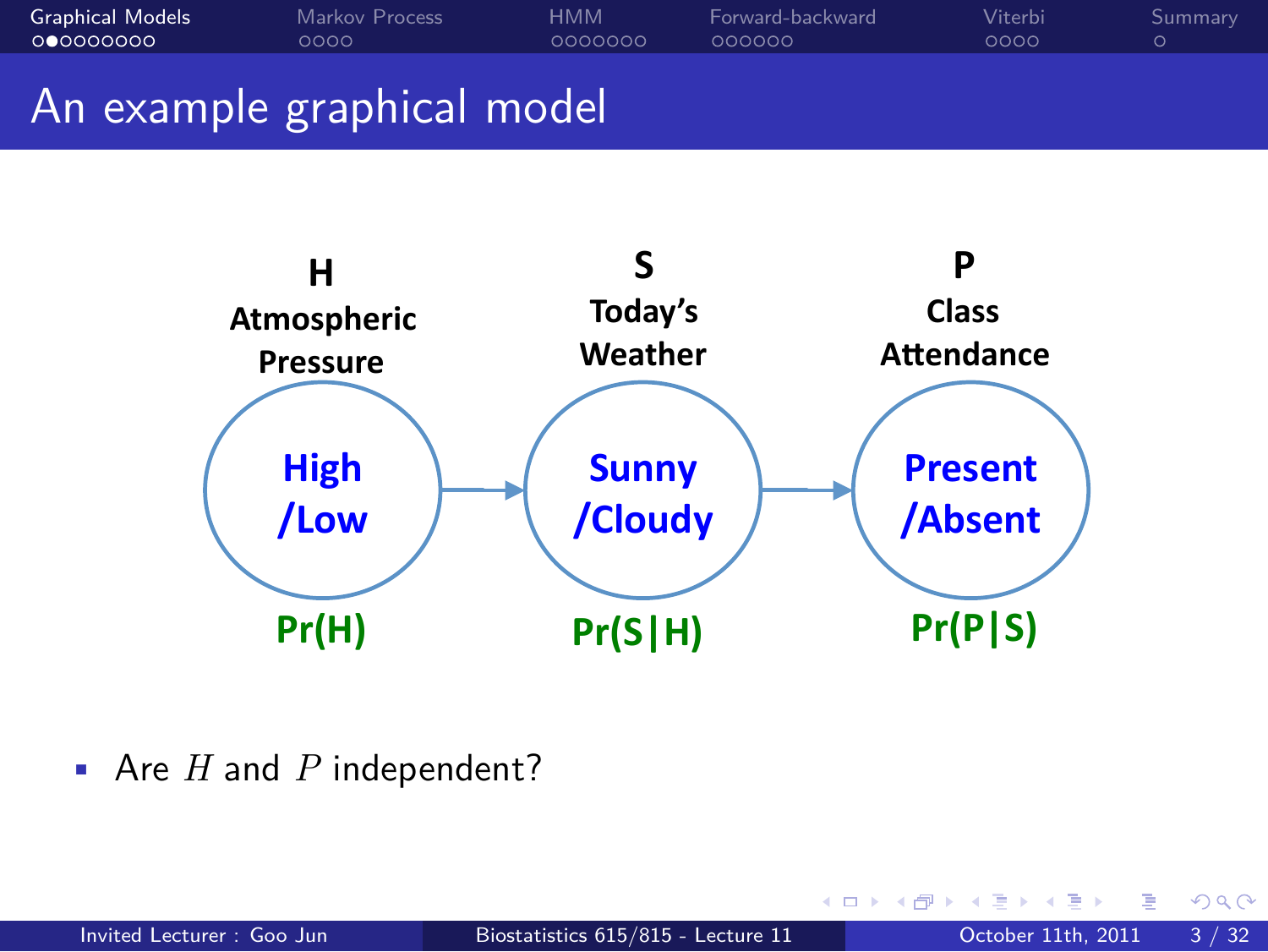#### Graphical Models<br>00000000 Markov Process<br>0000 HMM<br>000000 Forward-backward<br>000000 Viterbi<br>0000 . Summary An example graphical model



- Are *H* and *P* independent?
- Are *H* and *P* independent given *S*?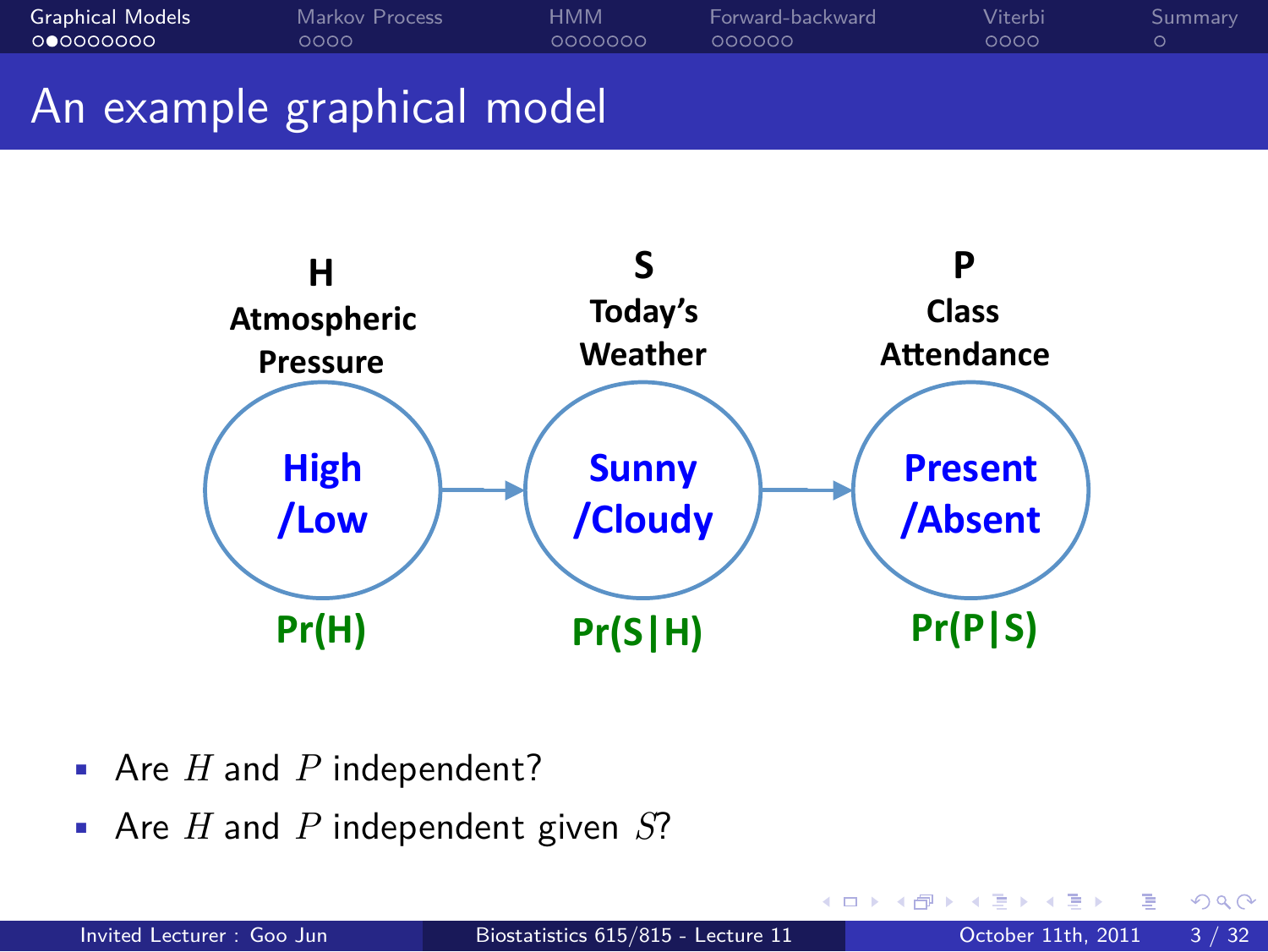#### Graphical Models<br>00000000 Markov Process<br>0000 HMM<br>000000 Forward-backward<br>000000 Viterbi<br>0000 . Summary Example probability distribution

| $\Pr(H)$ |                           |       |  |
|----------|---------------------------|-------|--|
|          | Value (H) Description (H) | Pr(H) |  |
|          | Low                       | U.3   |  |
|          | High                      |       |  |

| Pr(S H) |                 |   |                 |         |  |
|---------|-----------------|---|-----------------|---------|--|
|         | Description (S) | H | Description (H) | Pr(S H) |  |
|         | Cloudy          |   | Low             | 0.7     |  |
|         | Sunny           |   | Low             | 0.3     |  |
|         | Cloudy          |   | High            | 0.1     |  |
|         | Sunny           |   | High            | 0.9     |  |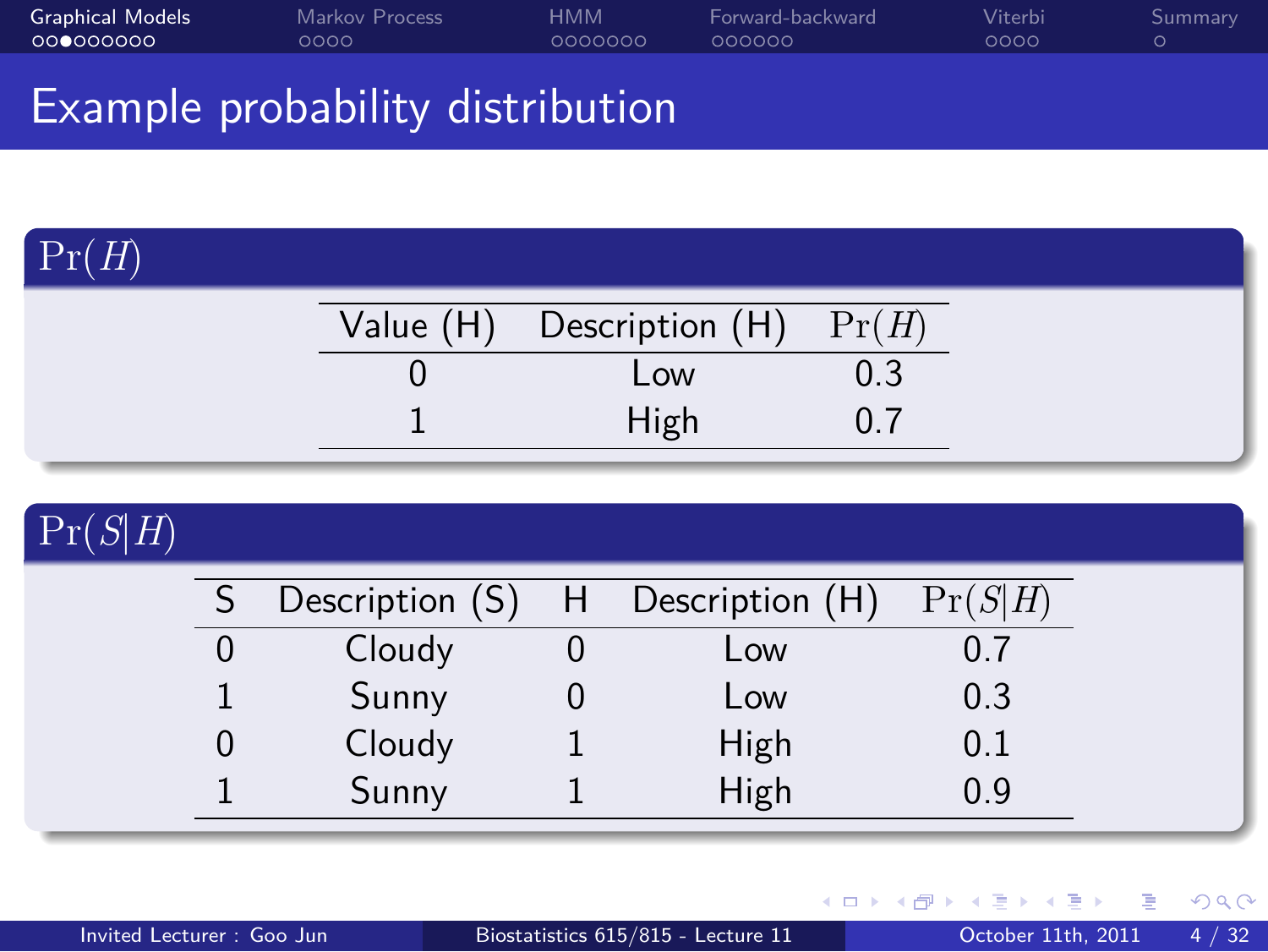#### Graphical Models<br>00000000 Markov Process<br>0000 HMM<br>000000 Forward-backward<br>000000 Viterbi<br>0000 . Summary Probability distribution (cont'd)

| Pr(P S) |                 |                   |         |
|---------|-----------------|-------------------|---------|
|         | Description (P) | S Description (S) | Pr(P S) |
|         | Absent          | Cloudy            | 0.5     |
|         | Present         | Cloudy            | 0.5     |
|         | Absent          | Sunny             | 0.1     |
|         | Present         | Sunny             | 0.9     |
|         |                 |                   |         |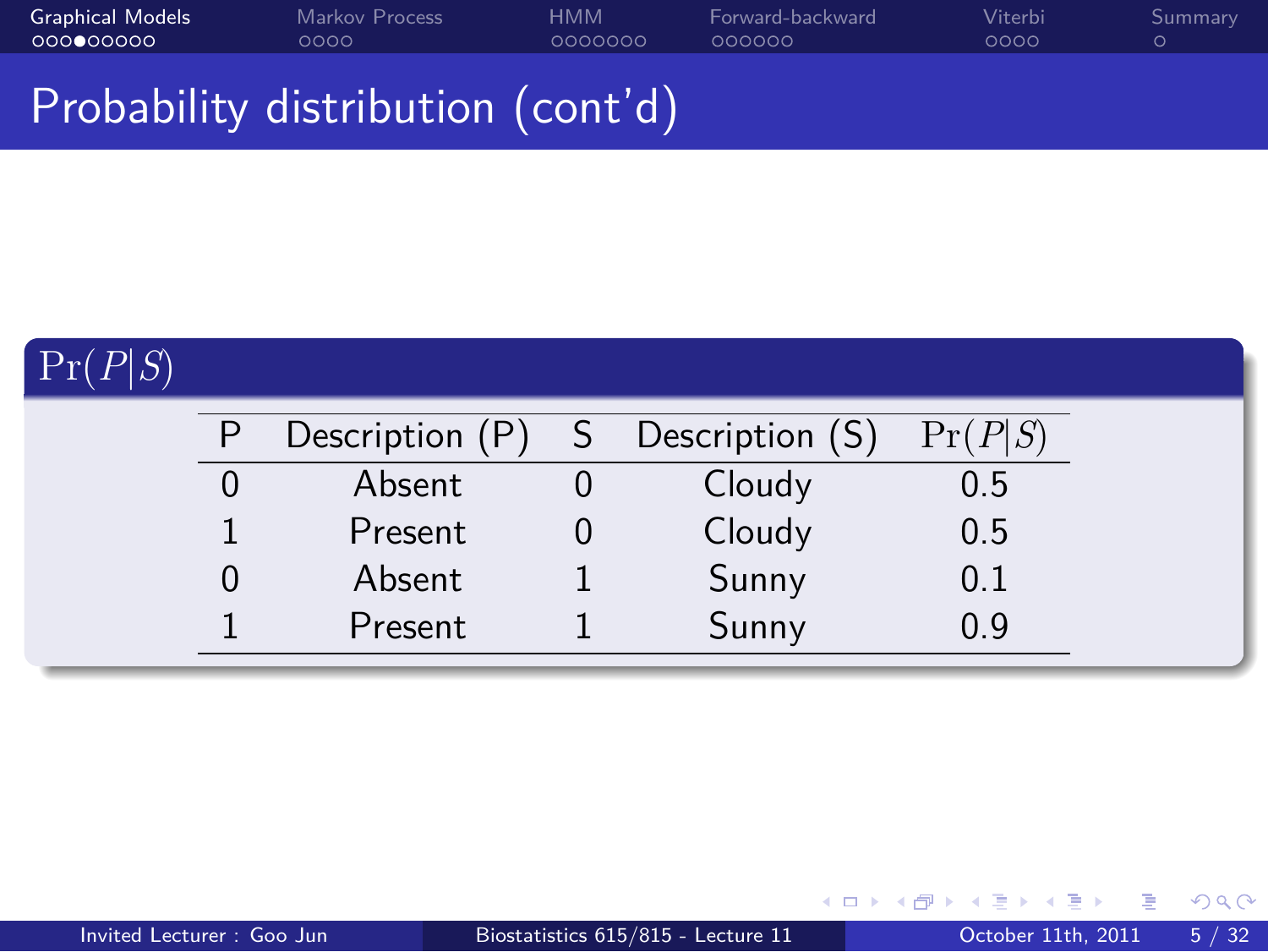| Full joint distribution |          |                            |                |                     |  |
|-------------------------|----------|----------------------------|----------------|---------------------|--|
| Pr(H, S, P)             |          |                            |                |                     |  |
|                         |          |                            |                | H S P $Pr(H, S, P)$ |  |
|                         | $\Omega$ | $\overline{\phantom{0}}$ 0 | $\overline{0}$ | 0.105               |  |
|                         | $\Omega$ | $\theta$                   |                | 0.105               |  |

HMM<br>000000

Graphical Models<br>00000000

Markov Process<br>0000

| 0  | 0 | $\overline{1}$ | 0.105 |  |
|----|---|----------------|-------|--|
| 0  | 1 | 0              | 0.009 |  |
| 0  |   | $\mathbf{1}$   | 0.081 |  |
| 1  | 0 | 0              | 0.035 |  |
| 1. | 0 | 1              | 0.035 |  |
| 1  | 1 | 0              | 0.063 |  |
| 1  |   |                | 0.567 |  |
|    |   |                |       |  |

Forward-backward<br>000000

Viterbi<br>0000

- With a full join distribution, any type of inference is possible
- As the number of variables grows, the size of full distribution table increases exponentially

|                           |                                    | - K □ ▶ K # D → K 로 ▶ K 로 → X 그 → Y Q Q Q |  |
|---------------------------|------------------------------------|-------------------------------------------|--|
| Invited Lecturer: Goo Jun | Biostatistics 615/815 - Lecture 11 | October 11th, 2011 6 / 32                 |  |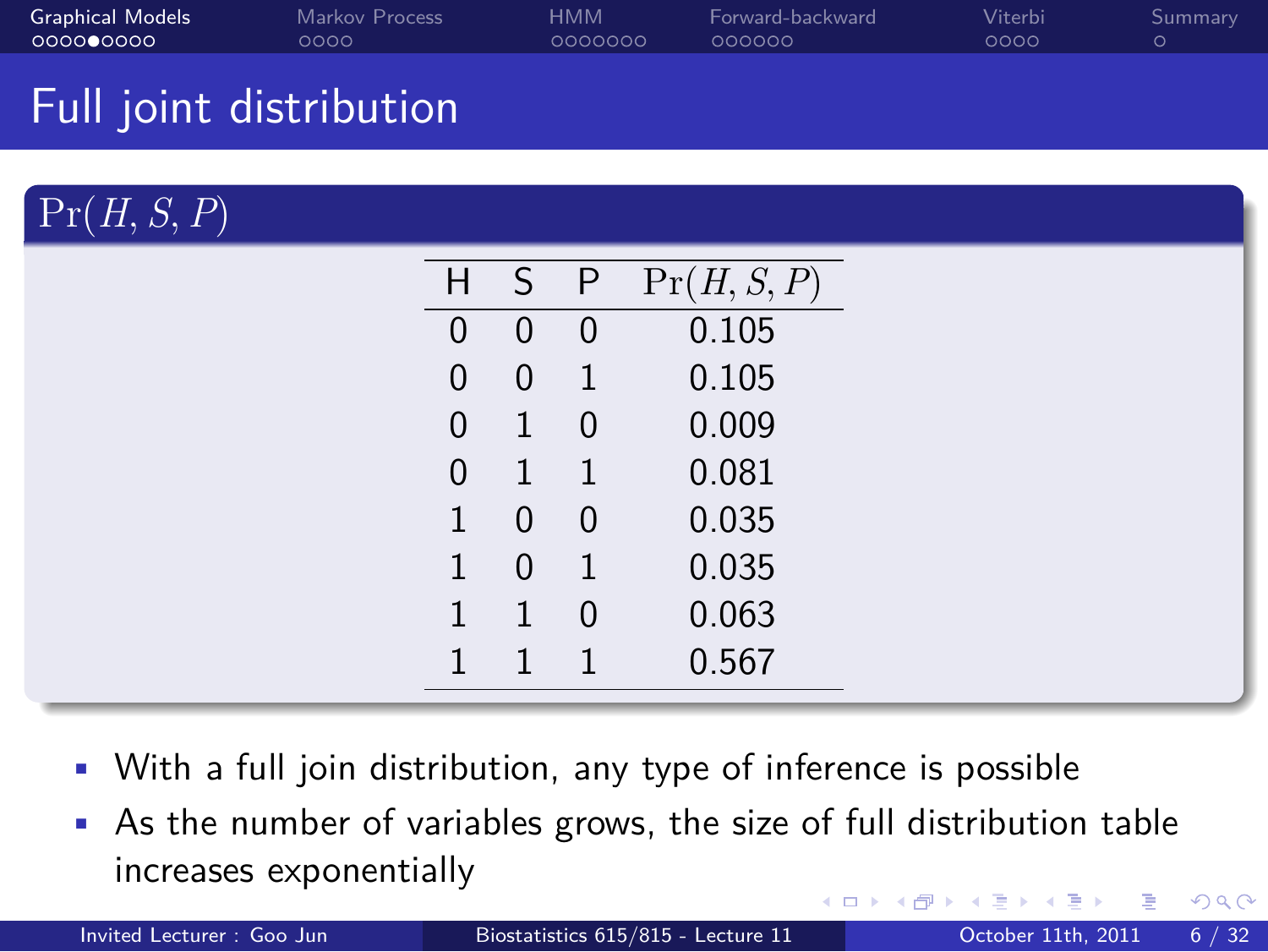| <b>Graphical Models</b> | Markov Process                    | нмм     | Forward-backward | Viterbi | Summary |
|-------------------------|-----------------------------------|---------|------------------|---------|---------|
|                         | ೧೧೧೧                              | 0000000 | 000000           | 0000    |         |
|                         | $\Pr(H, P S) = \Pr(H S) \Pr(P S)$ |         |                  |         |         |

| Pr(H, P S) |                |                |              |            |
|------------|----------------|----------------|--------------|------------|
|            | H              | P              | S            | Pr(H, P S) |
|            | $\overline{0}$ | $\overline{0}$ | $\mathbf 0$  | 0.3750     |
|            | 0              | 1              | $\mathbf 0$  | 0.3750     |
|            | 1              | $\overline{0}$ | $\mathbf 0$  | 0.1250     |
|            | 1              | 1              | $\mathbf 0$  | 0.1250     |
|            | 0              | $\mathbf 0$    | 1            | 0.0125     |
|            | 0              | 1              | $\mathbf{1}$ | 0.1125     |
|            | $\mathbf{1}$   | $\overline{0}$ | 1            | 0.0875     |
|            | 1              | 1              | 1            | 0.7875     |
|            |                |                |              |            |

| $\Pr(H S)$ , $\Pr(P S)$   |    |          |                                    |   |                |         |                    |      |
|---------------------------|----|----------|------------------------------------|---|----------------|---------|--------------------|------|
|                           | H. |          | Pr(H S)                            |   | <sub>S</sub>   | Pr(P S) |                    |      |
|                           | 0  | 0        | 0.750                              | U | 0              | 0.500   |                    |      |
|                           |    | $\Omega$ | 0.250                              |   | $\overline{0}$ | 0.500   |                    |      |
|                           | 0  |          | 0.125                              |   |                | 0.100   |                    |      |
|                           |    |          | 0.875                              |   |                | 0.900   |                    |      |
| Invited Lecturer: Goo Jun |    |          | Biostatistics 615/815 - Lecture 11 |   |                |         | October 11th, 2011 | 7/32 |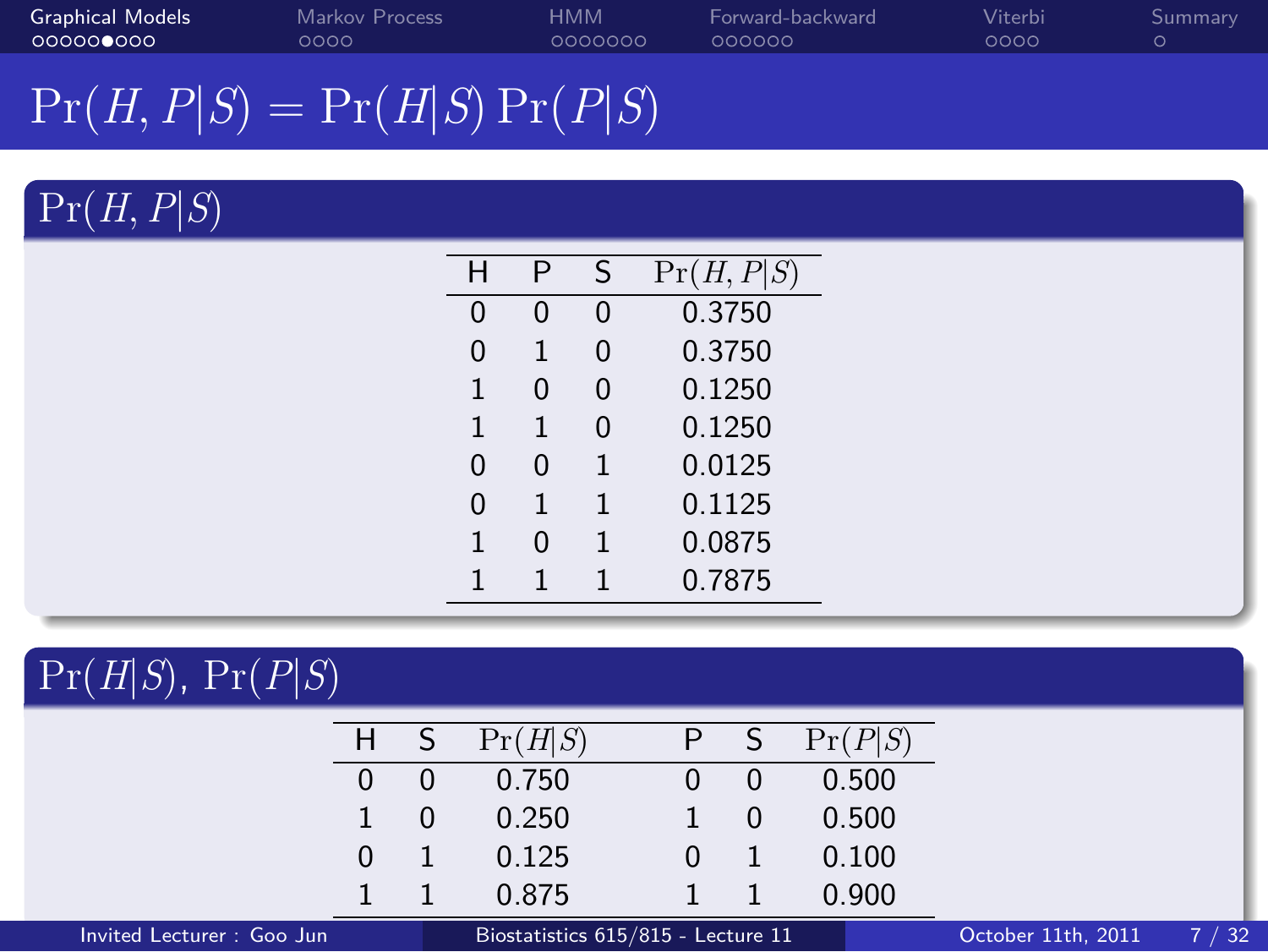



- *H* and *P* do not have direct path one from another
- All path from *H* to *P* is connected thru *S*.
- Conditioning on *S* separates *H* and *P*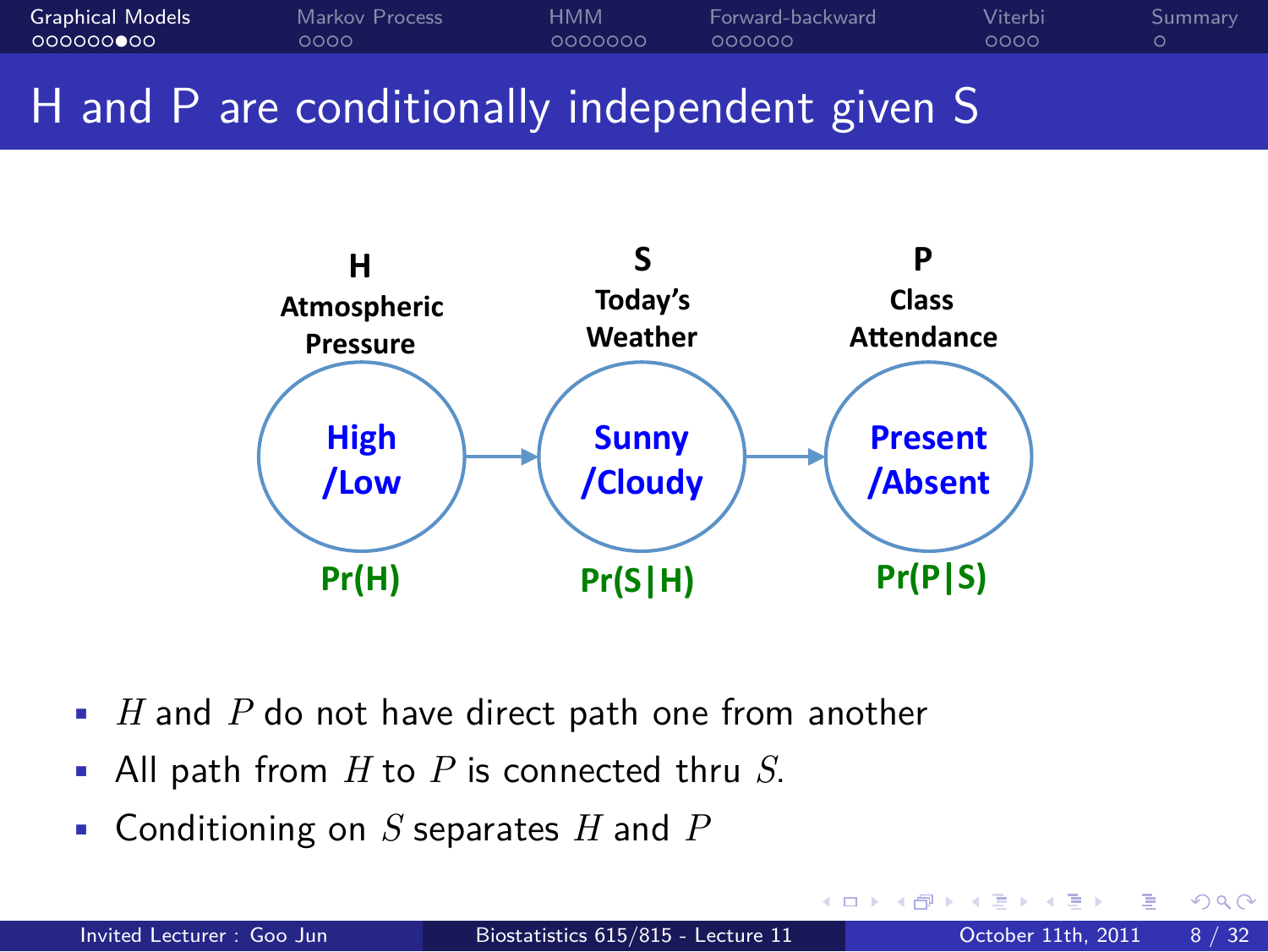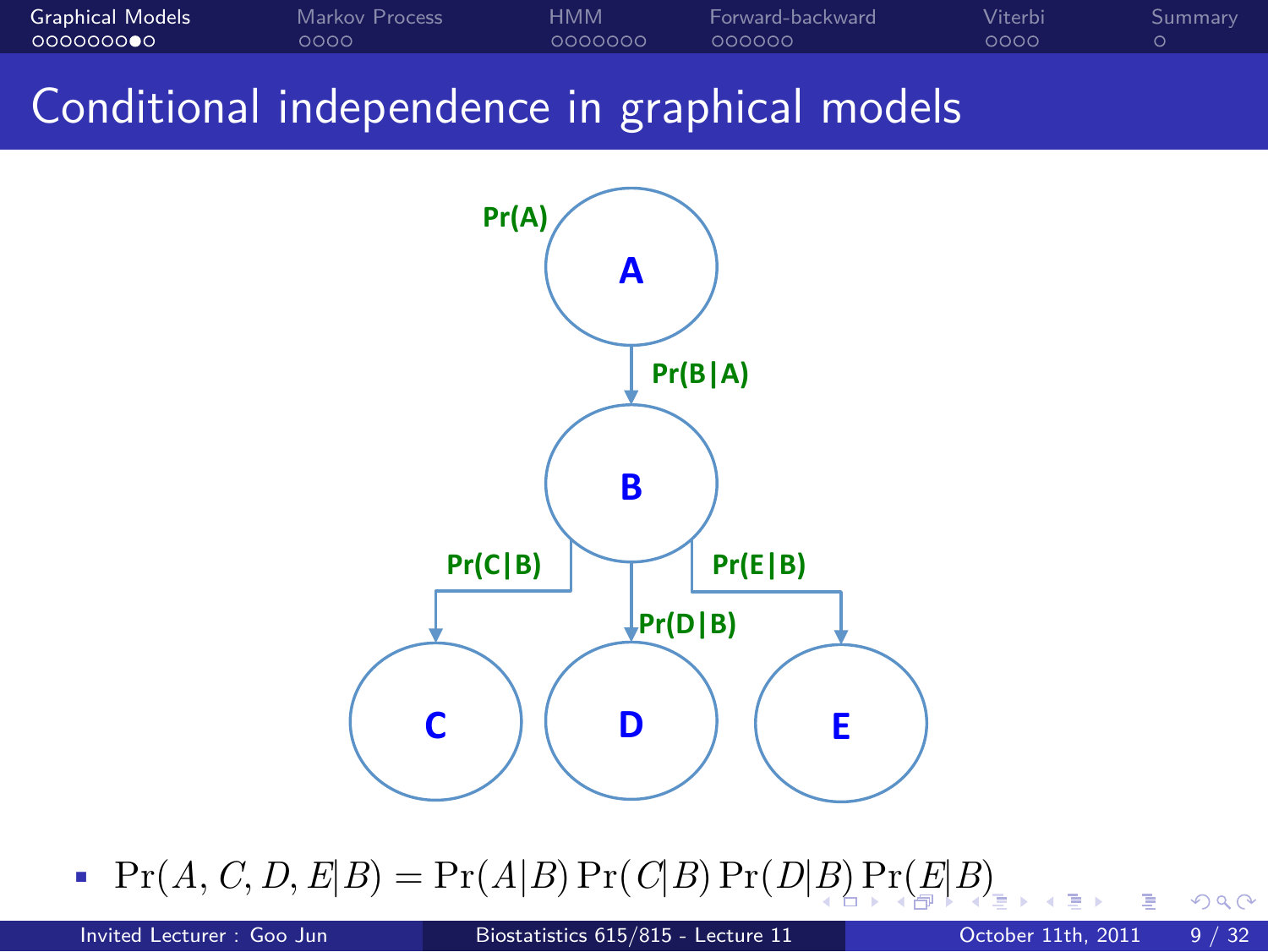

- If conditioned on the variables in the gray area (variables with direct dependency), A is independent of all the other nodes.
- . . . . . . • *A ⊥* (*U − A − πA*)*|π<sup>A</sup>* Invited Lecturer : Goo Jun Biostatistics 615/815 - Lecture 11 Cotober 11th, 2011 10 / 32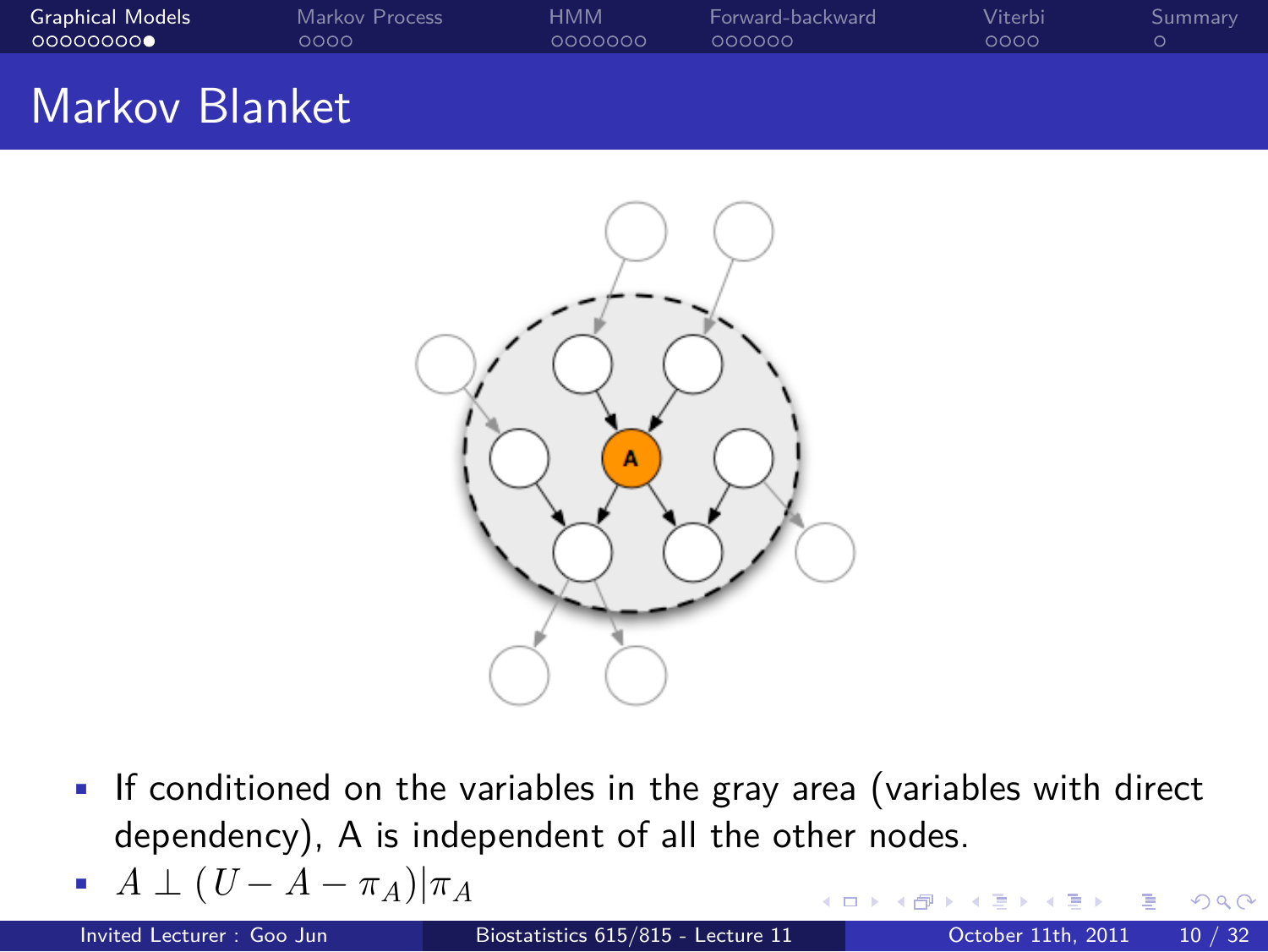

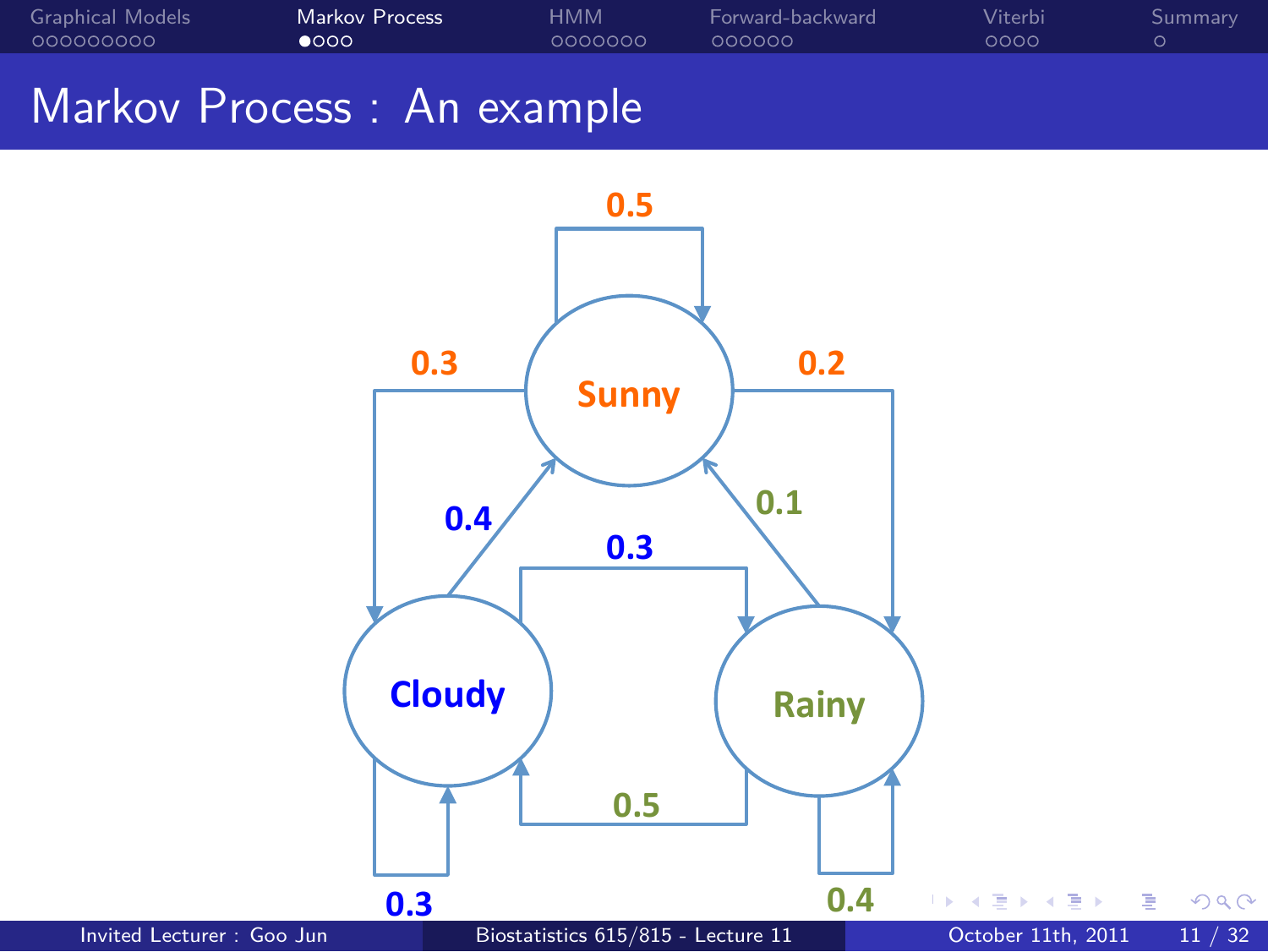#### Graphical Models<br>00000000 Markov Process<br>0000 HMM<br>000000 Forward-backward<br>000000 Viterbi<br>0000 . Summary Mathematical representation of a Markov Process

$$
\pi = \begin{pmatrix} Pr(q_1 = S_1 = \text{Sunny}) \\ Pr(q_1 = S_2 = \text{Cloudy}) \\ Pr(q_1 = S_3 = \text{Rainy}) \end{pmatrix} = \begin{pmatrix} 0.7 \\ 0.2 \\ 0.1 \end{pmatrix}
$$

$$
A_{ij} = Pr(q_{t+1} = S_i | q_t = S_j)
$$

$$
A = \begin{pmatrix} 0.5 & 0.4 & 0.1 \\ 0.3 & 0.3 & 0.5 \\ 0.2 & 0.3 & 0.4 \end{pmatrix}
$$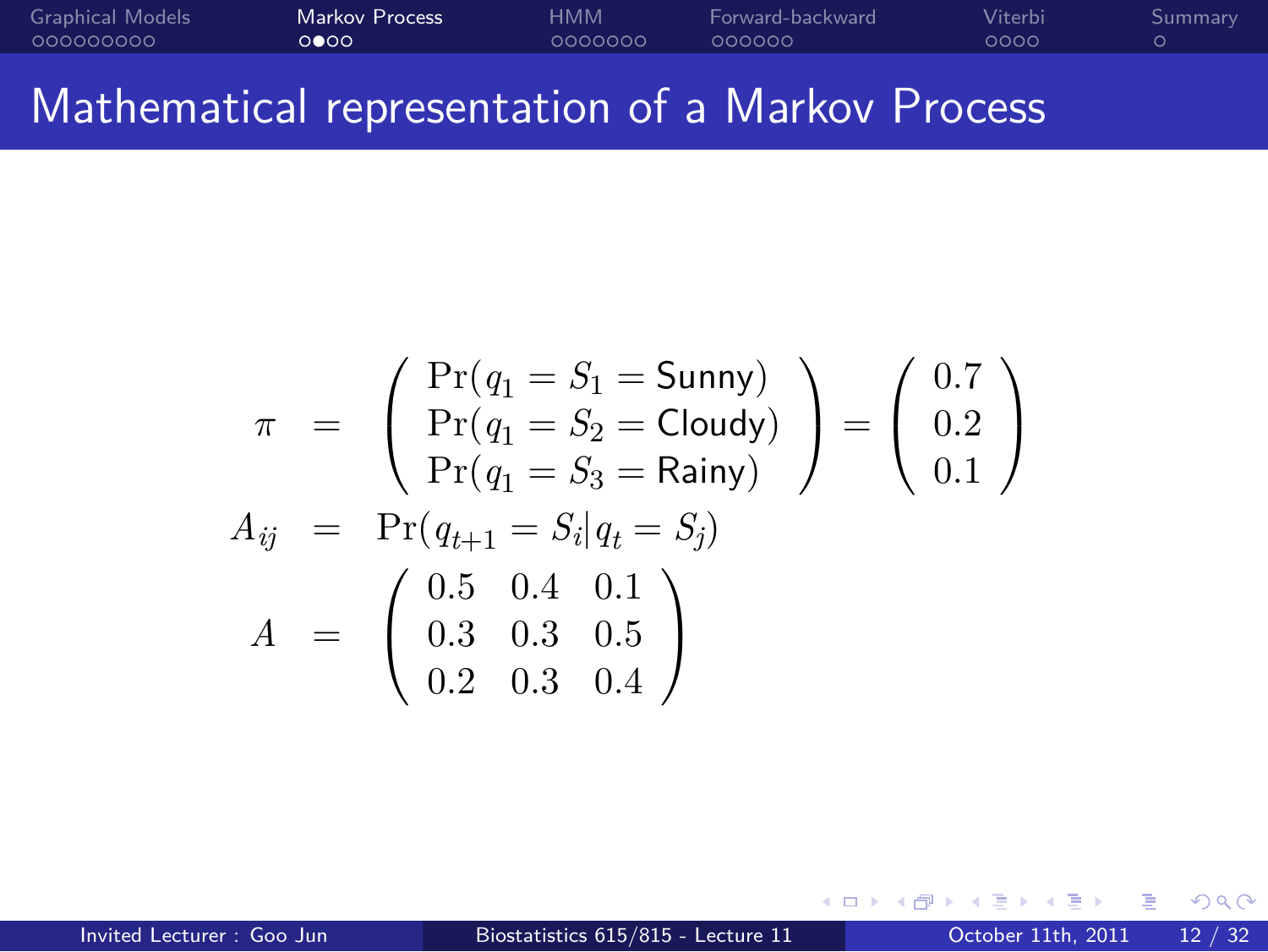Example questions in Markov Process

. What is the chance of rain in the day 2? .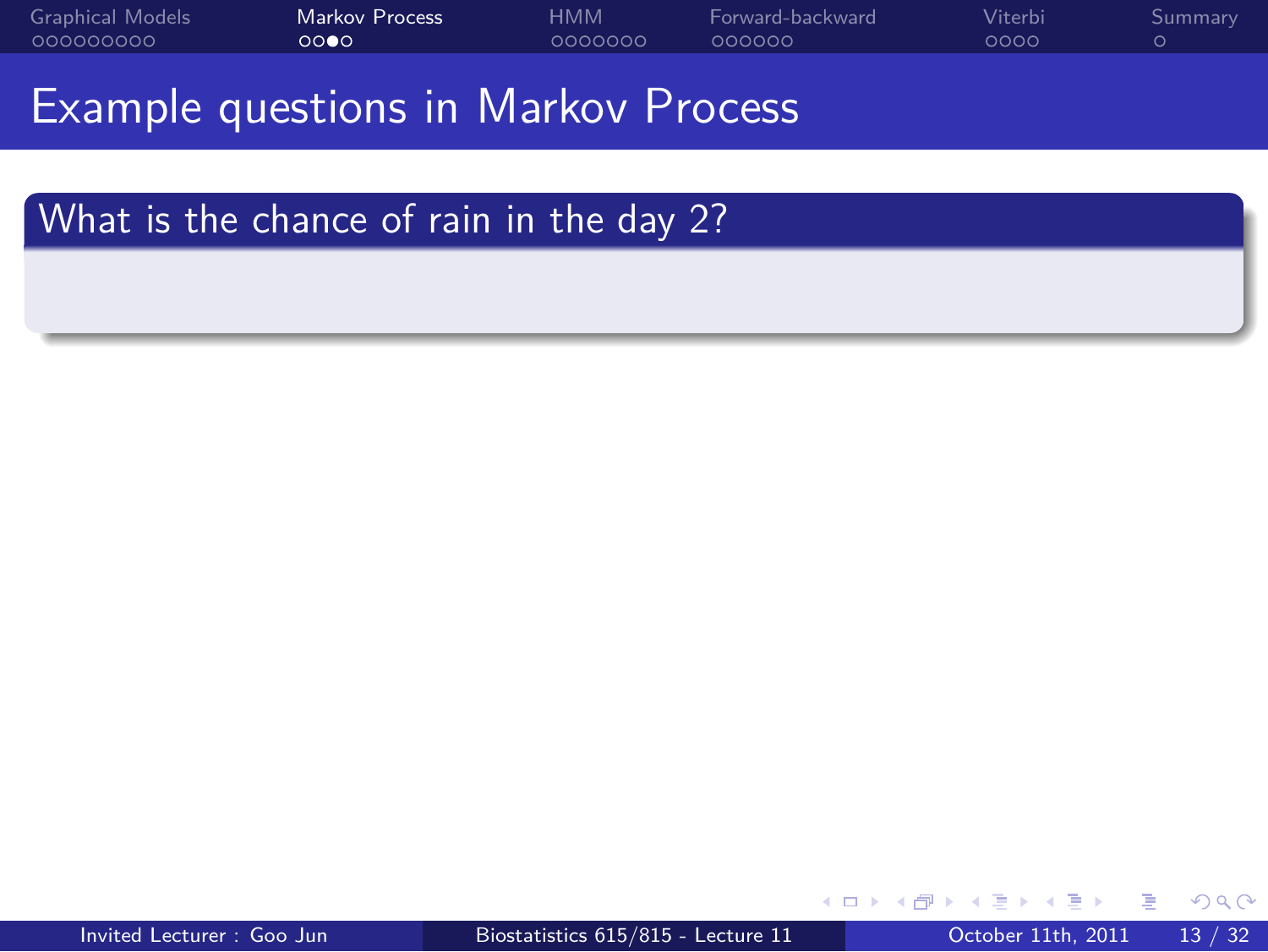Example questions in Markov Process

. What is the chance of rain in the day 2? .

$$
Pr(q_2 = S_3) = (A\pi)_3 = 0.24
$$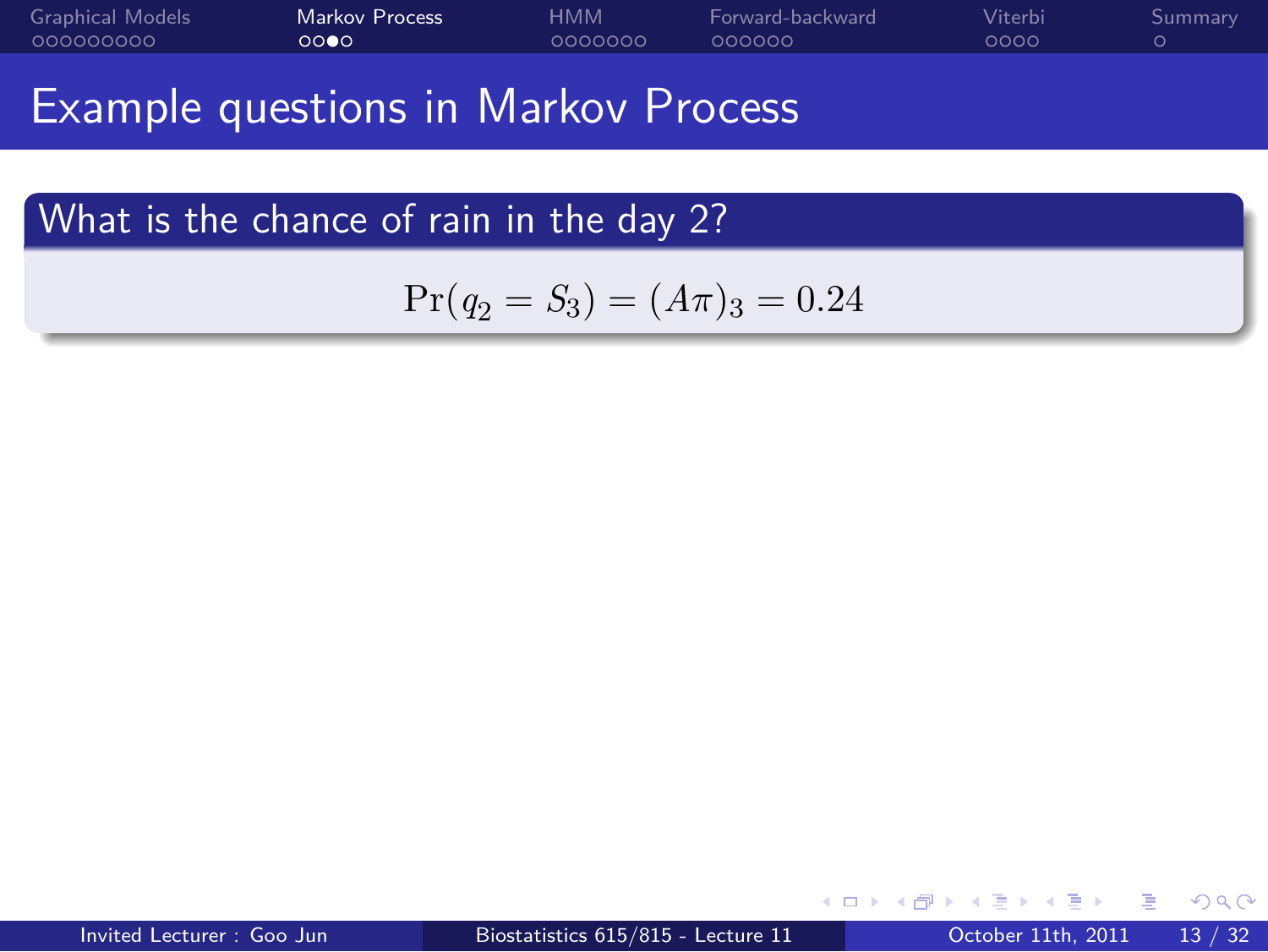Example questions in Markov Process

. What is the chance of rain in the day 2? .

$$
Pr(q_2 = S_3) = (A\pi)_3 = 0.24
$$

If it rains today, what is the chance of rain on the day after tomorrow?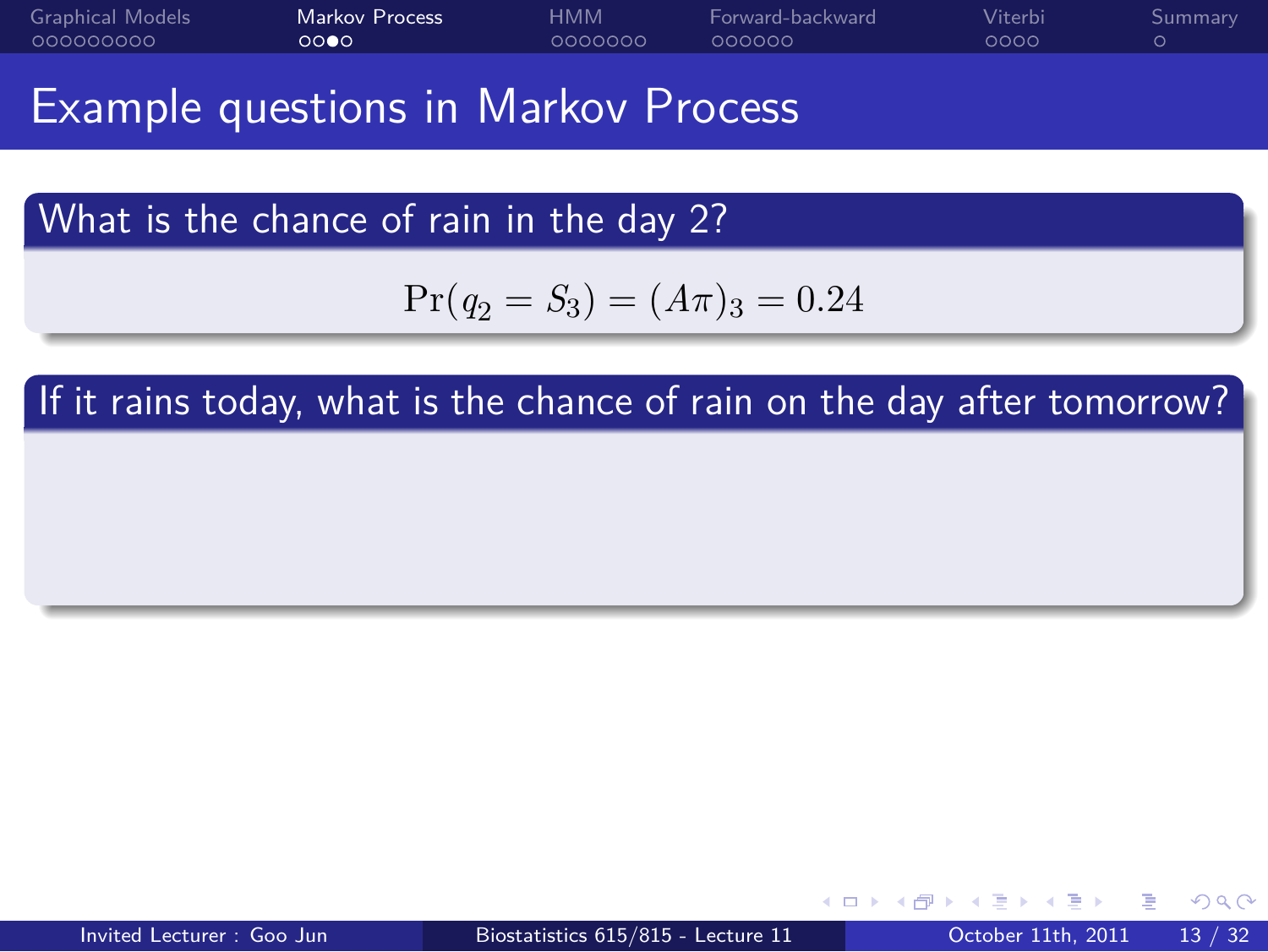Example questions in Markov Process

. What is the chance of rain in the day 2? .

$$
Pr(q_2 = S_3) = (A\pi)_3 = 0.24
$$

If it rains today, what is the chance of rain on the day after tomorrow?

$$
Pr(q_3 = S_3|q_1 = S_3) = \begin{bmatrix} A^2 \begin{pmatrix} 0 \\ 0 \\ 1 \end{pmatrix} \end{bmatrix} = 0.33
$$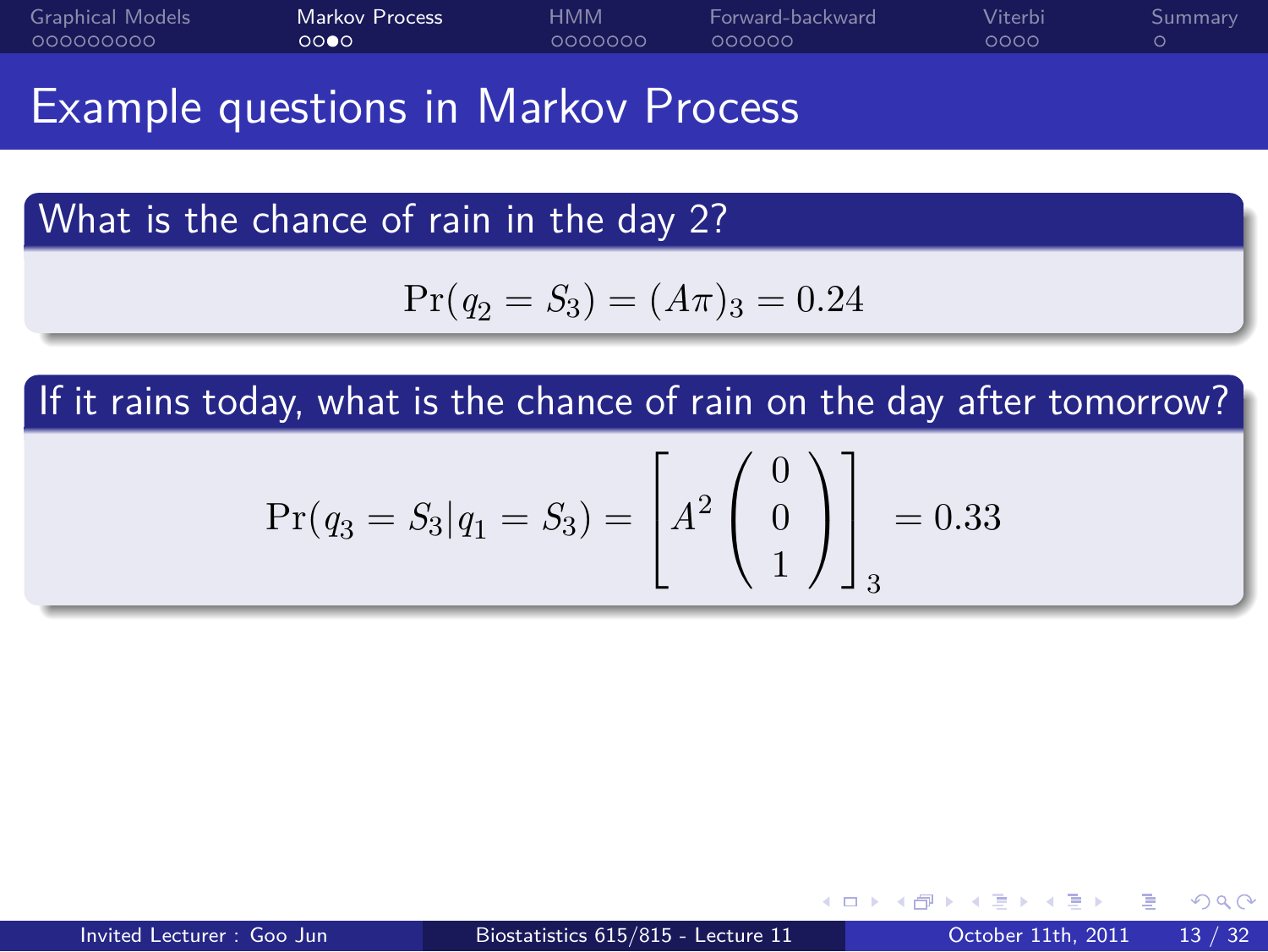Example questions in Markov Process

. What is the chance of rain in the day 2? .

$$
Pr(q_2 = S_3) = (A\pi)_3 = 0.24
$$

If it rains today, what is the chance of rain on the day after tomorrow?

$$
Pr(q_3 = S_3|q_1 = S_3) = \begin{bmatrix} A^2 \begin{pmatrix} 0 \\ 0 \\ 1 \end{pmatrix} \end{bmatrix} = 0.33
$$

. Stationary distribution .

$$
\begin{array}{rcl} \mathbf{p} & = & A\mathbf{p} \\ p & = & (0.346, 0.359, 0.295)^T \end{array}
$$

Invited Lecturer : Goo Jun Biostatistics 615/815 - Lecture 11 0ctober 11th, 2011 13 / 32

. . . . . .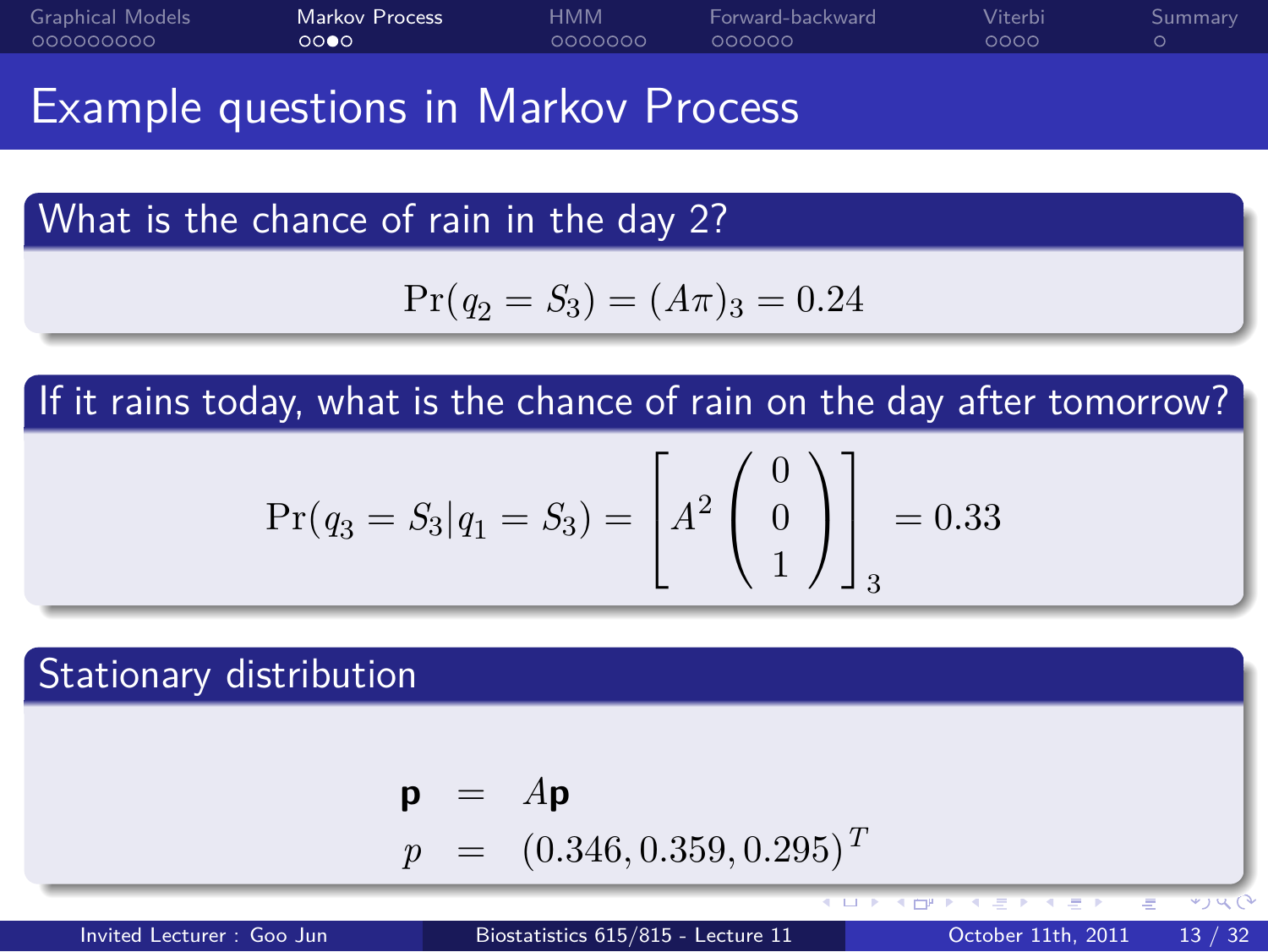#### Graphical Models<br>00000000 Markov Process<br>000**0** HMM<br>000000 Forward-backward<br>000000 Viterbi<br>0000 . Summary Markov process is only dependent on the previous state

If it rains today, what is the chance of rain on the day after tomorrow?

$$
Pr(q_3 = S_3|q_1 = S_3) = \begin{bmatrix} A^2 \begin{pmatrix} 0 \\ 0 \\ 1 \end{pmatrix} \end{bmatrix} = 0.33
$$

(ロ) (<mark>タ</mark>) (ミ) (ミ) - ミ) - 이익<mark>(</mark>) Invited Lecturer : Goo Jun Biostatistics 615/815 - Lecture 11 0 0ctober 11th, 2011 14 / 32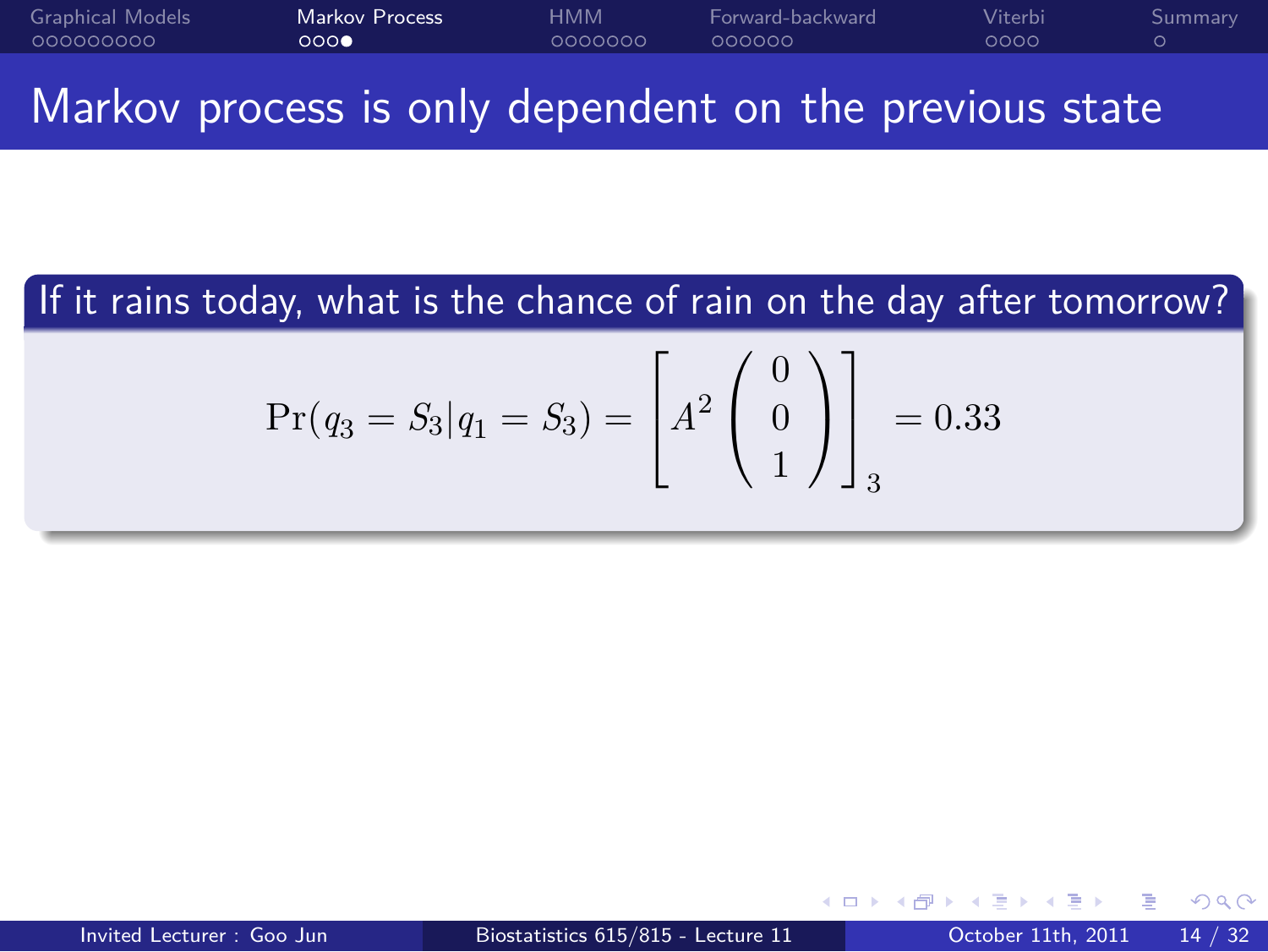#### Graphical Models<br>00000000 Markov Process<br>000**0** HMM<br>000000 Forward-backward<br>000000 Viterbi<br>0000 . Summary Markov process is only dependent on the previous state

.

If it rains today, what is the chance of rain on the day after tomorrow? .

$$
Pr(q_3 = S_3|q_1 = S_3) = \begin{bmatrix} A^2 \begin{pmatrix} 0 \\ 0 \\ 1 \end{pmatrix} \end{bmatrix} = 0.33
$$

. If it has rained for the past three days, what is the chance of rain on the day after tomorrow? .

$$
Pr(q_5 = S_3 | q_1 = q_2 = q_3 = S_3) = Pr(q_5 = S_3 | q_3 = S_3) = 0.33
$$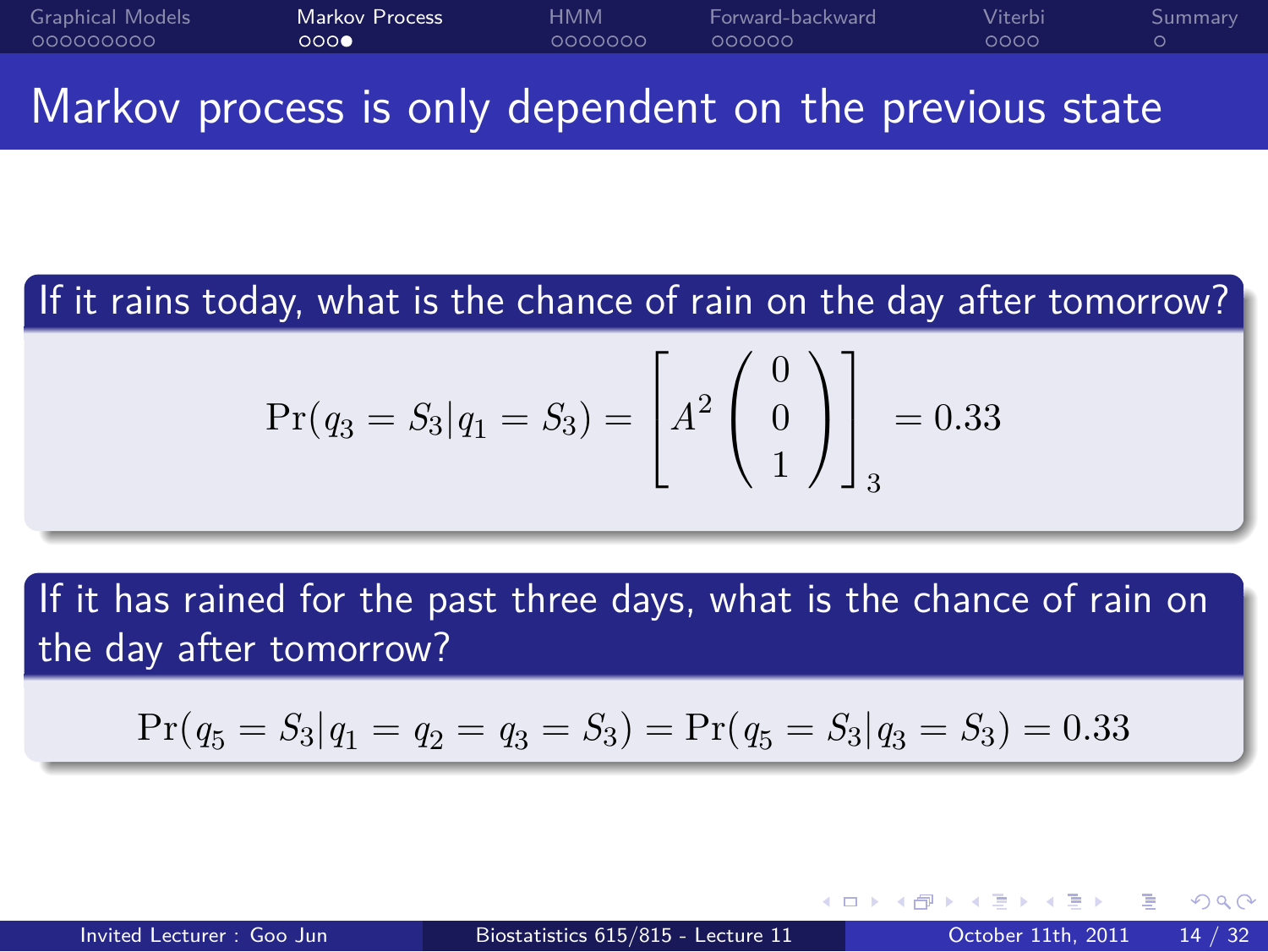## Hidden Markov Models (HMMs)

Markov Process<br>0000

Graphical Models<br>00000000

- A Markov model where actual state is unobserved
	- Transition between states are probablistically modeled just like the Markov process
- Typically there are observable outputs associated with hidden states

HMM<br>● 000000

Forward-backward<br>000000

Viterbi<br>0000

. Summary

• The probability distribution of observable outputs given an hidden states can be obtained.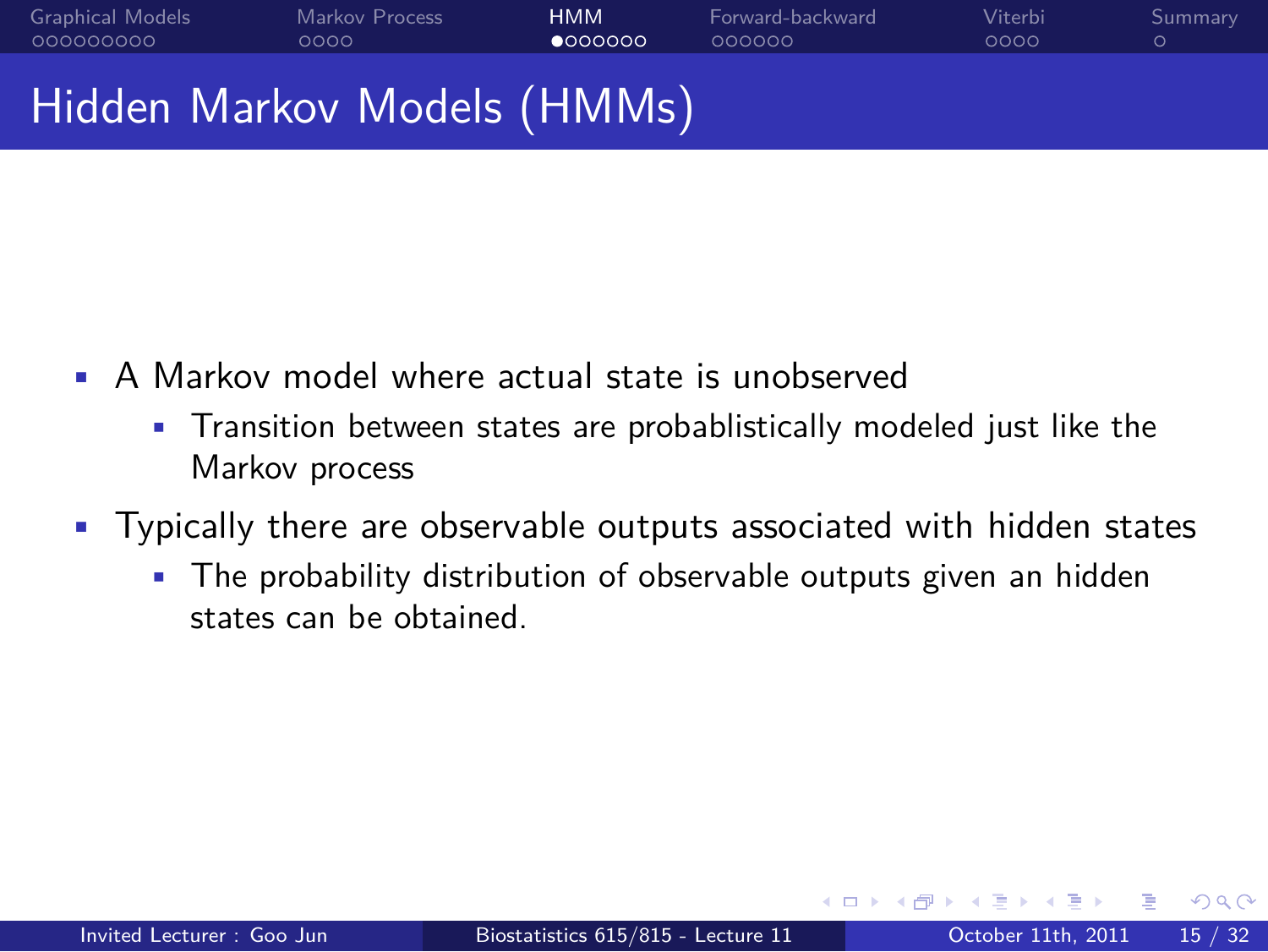

- Direct Observation : (SUNNY, CLOUDY, RAINY)
- . . . . . . **• Hidden States : (HIGH, LOW)**<br>Invited Lecturer : Goo Jun Biostatistics 615/815 - Lecture 11 October 11th, 2011 16 / 32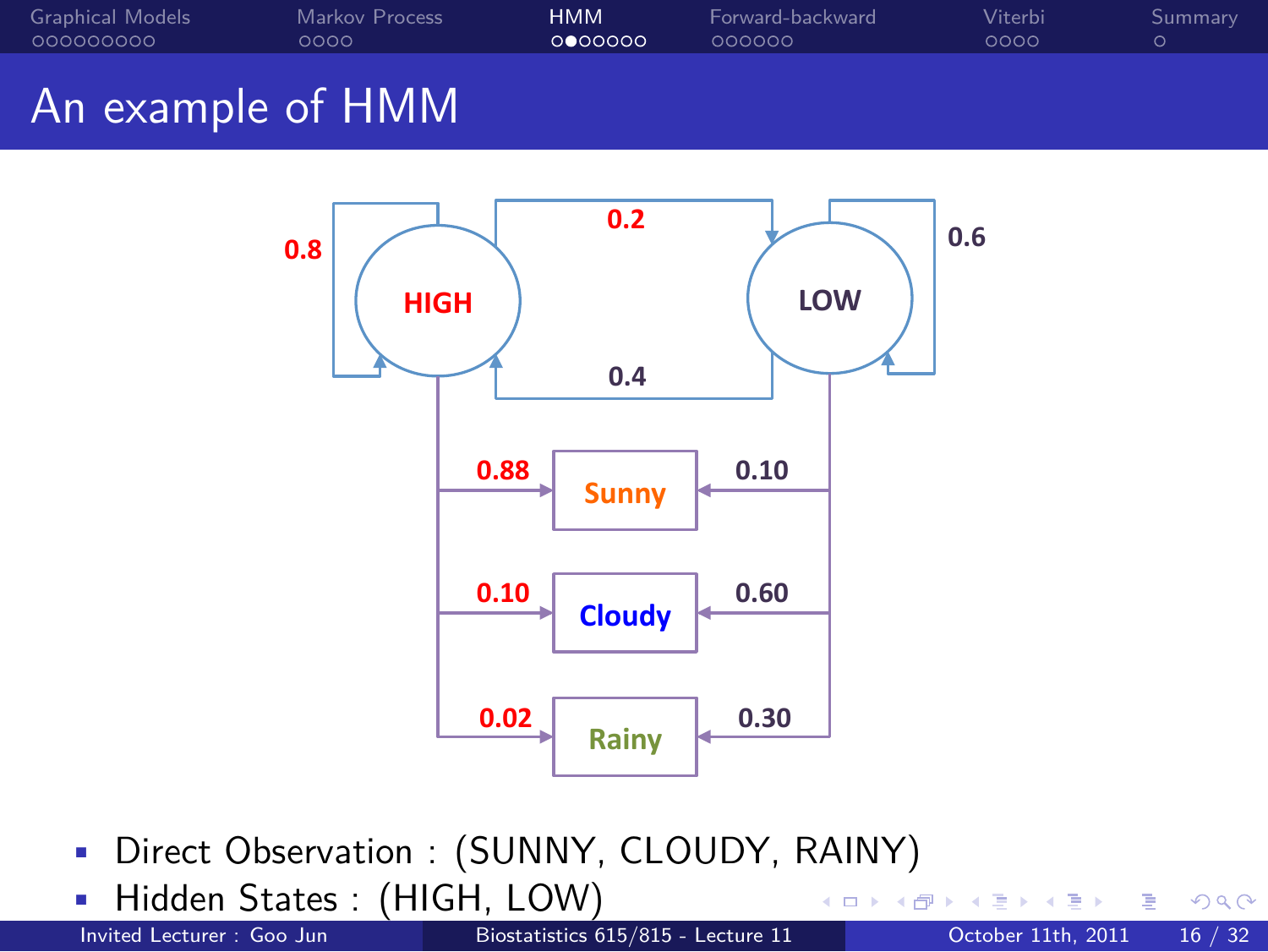$S$ tates  $S = \{S_1, S_2\} = (HIGH, LOW)$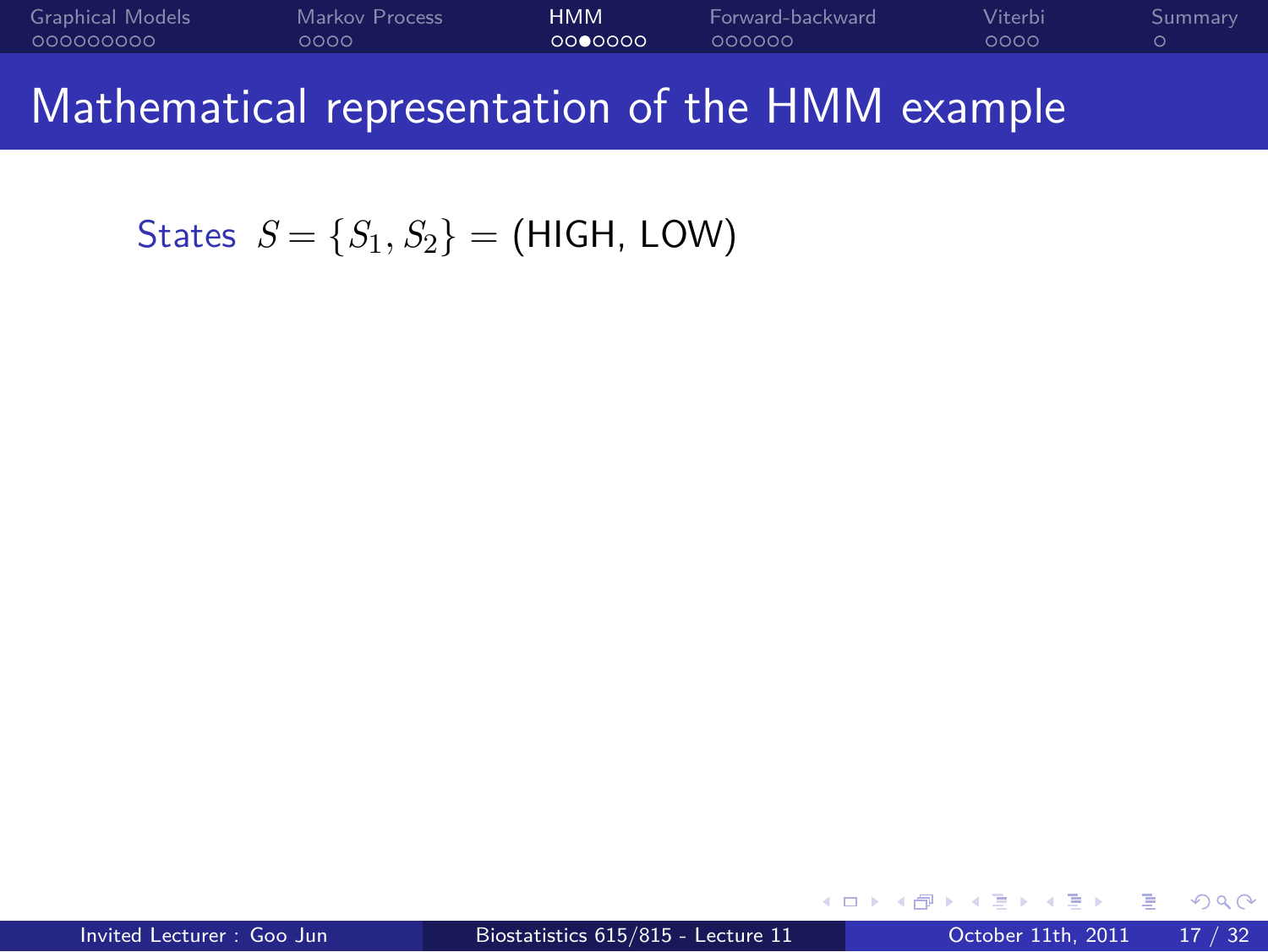States  $S = \{S_1, S_2\} =$  (HIGH, LOW) Outcomes  $O = \{O_1, O_2, O_3\} =$  (SUNNY, CLOUDY, RAINY)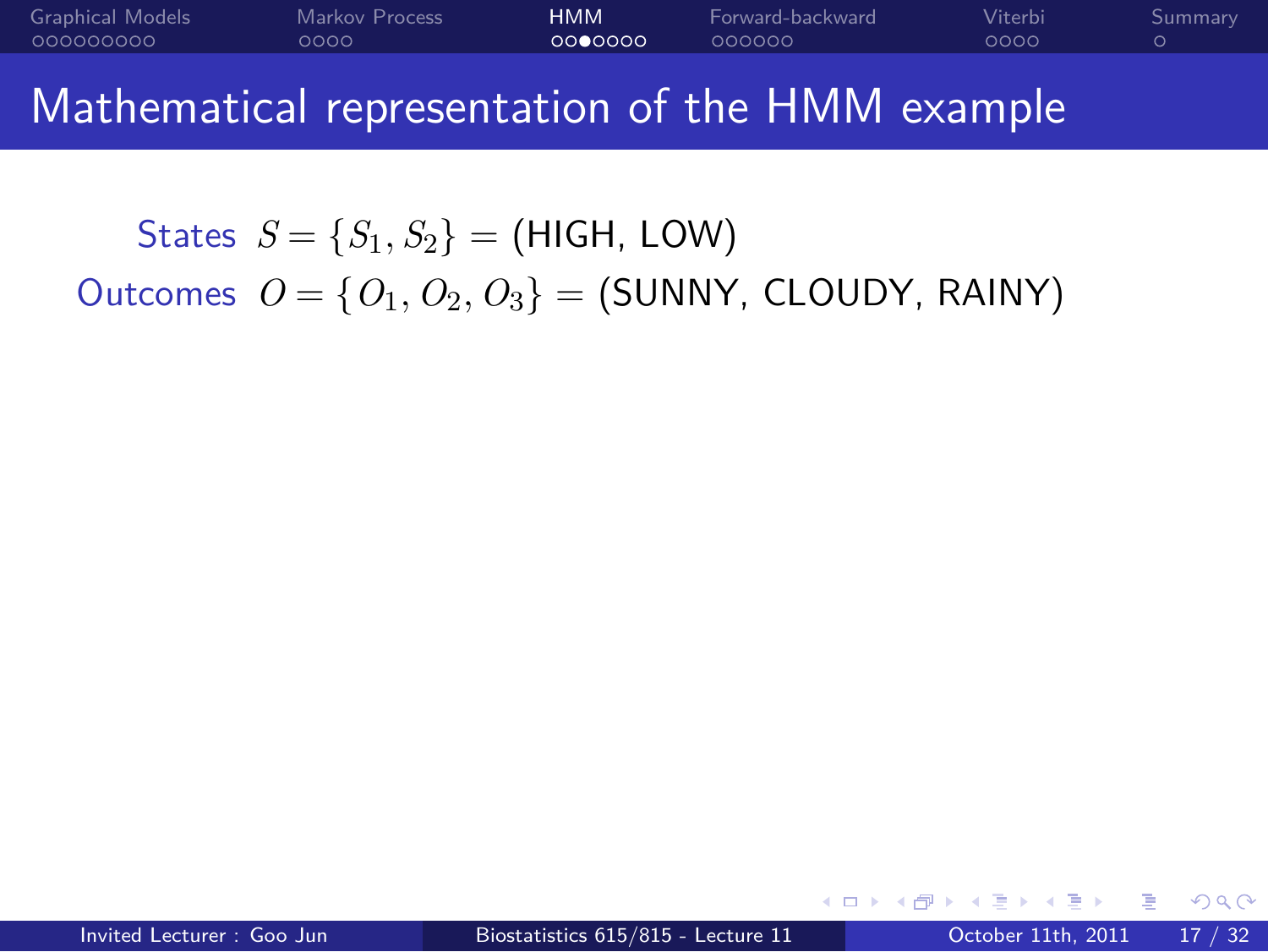States  $S = \{S_1, S_2\} =$  (HIGH, LOW) Outcomes *O* = *{O*1*, O*2*, O*3*}* = (SUNNY, CLOUDY, RAINY) Initial States *π<sup>i</sup>* = Pr(*q*<sup>1</sup> = *Si*), *π* = *{*0*.*7*,* 0*.*3*}*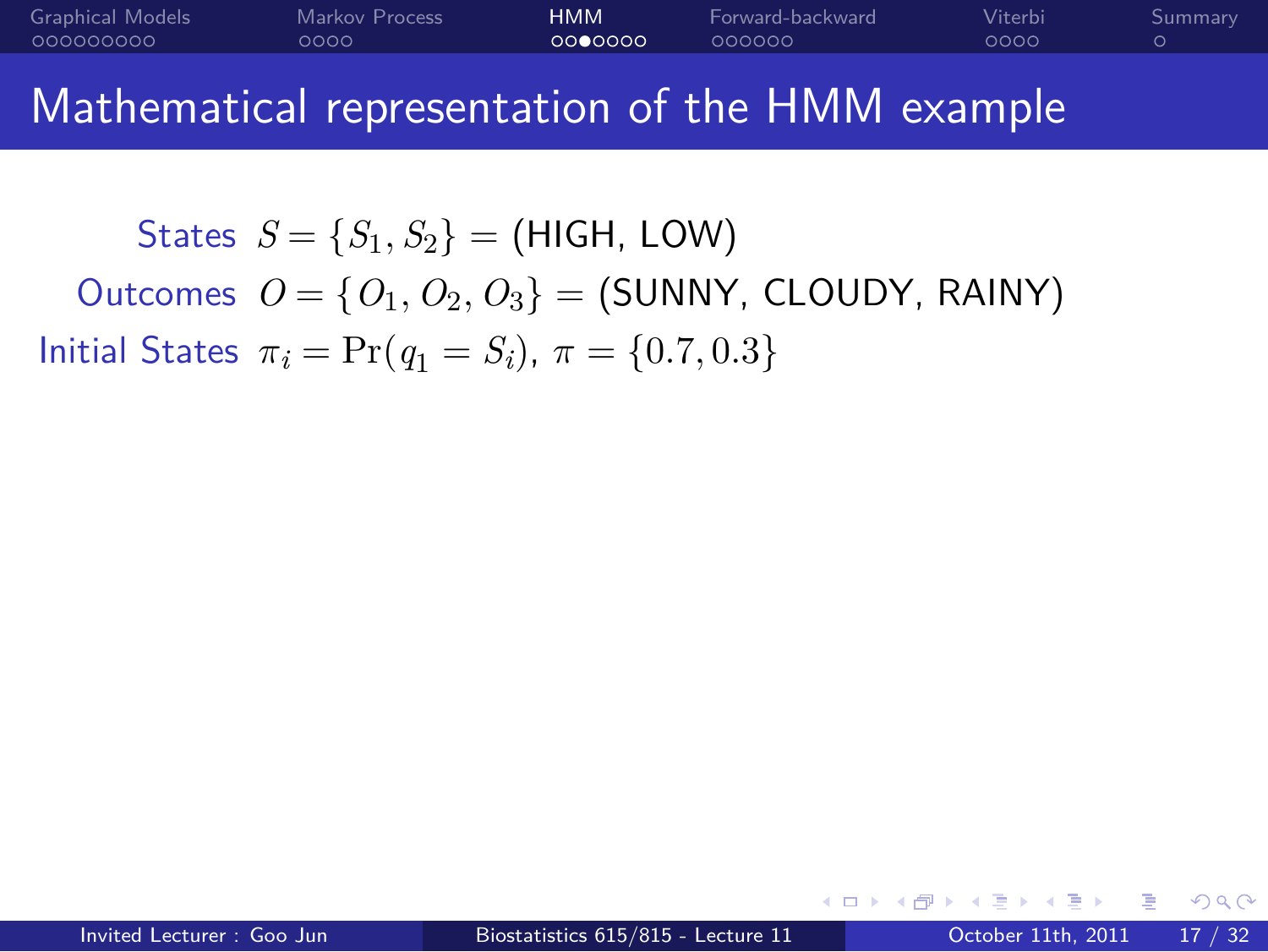$$
\begin{aligned} \text{States} \ \ S &= \{S_1, S_2\} = \text{(HIGH, LOW)}\\ \text{Outcomes} \ \ O &= \{O_1, O_2, O_3\} = \text{(SUMNY, CLOUDY, RAINY)} \end{aligned}
$$

Initial States 
$$
\pi_i = \Pr(q_1 = S_i), \pi = \{0.7, 0.3\}
$$

 $\text{Transition } A_{ij} = \Pr(q_{t+1} = S_i | q_t = S_j)$ 

$$
A=\left(\begin{array}{cc}0.8 & 0.4\\0.2 & 0.6\end{array}\right)
$$

Emission 
$$
B_{ij} = b_{q_t}(o_t) = b_{S_j}(O_i) = Pr(o_t = O_i | q_t = S_j)
$$

$$
B = \left(\begin{array}{cc} 0.88 & 0.10 \\ 0.10 & 0.60 \\ 0.02 & 0.30 \end{array}\right)
$$

 $\left\{ \begin{array}{ccc} \mathbf{0} & \mathbf{0} & \mathbf{0} & \mathbf{0} \end{array} \right.$ Invited Lecturer : Goo Jun Biostatistics 615/815 - Lecture 11 Cotober 11th, 2011 17 / 32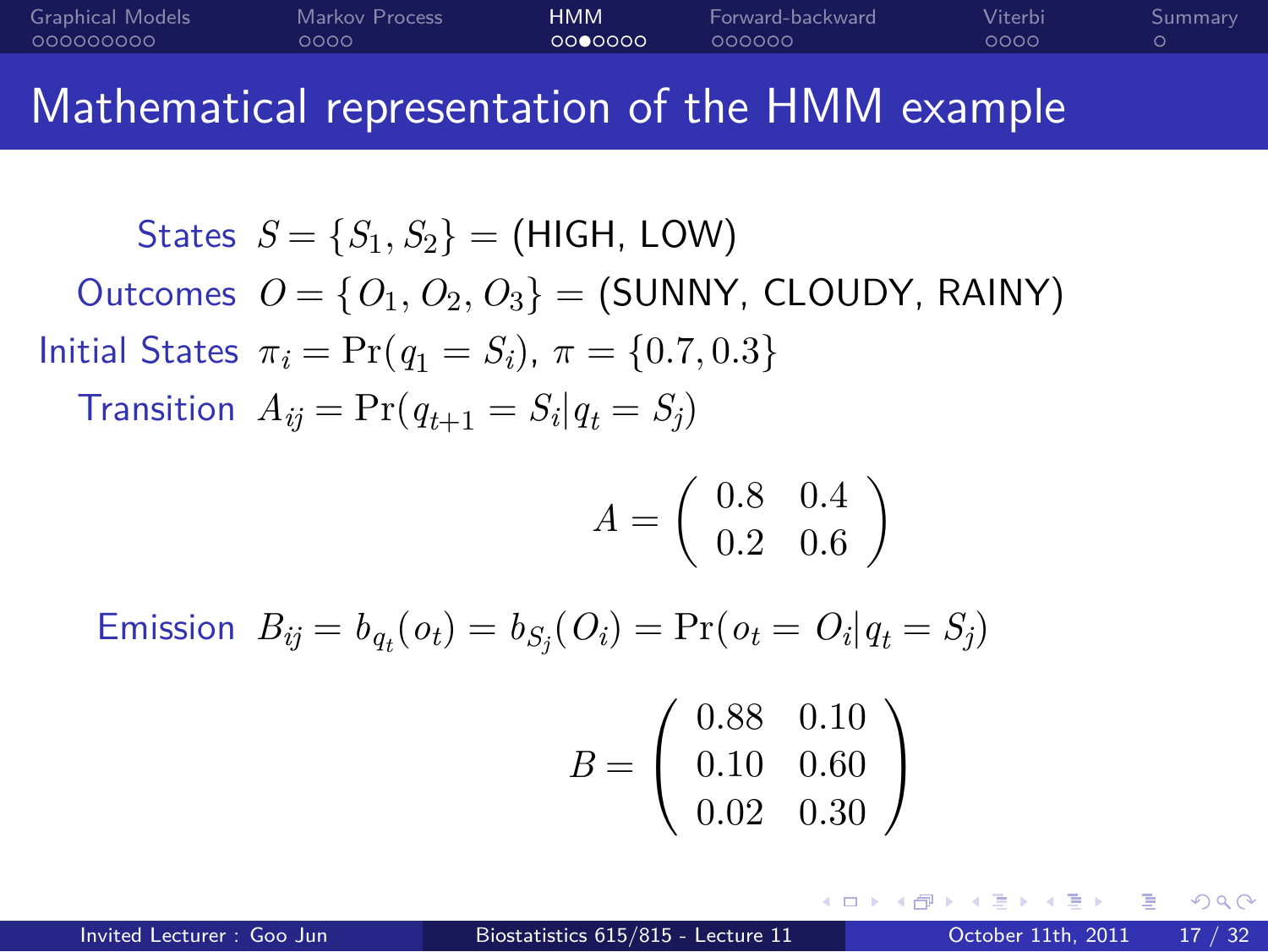

• Marginal probability : What is the chance of rain in the day 4?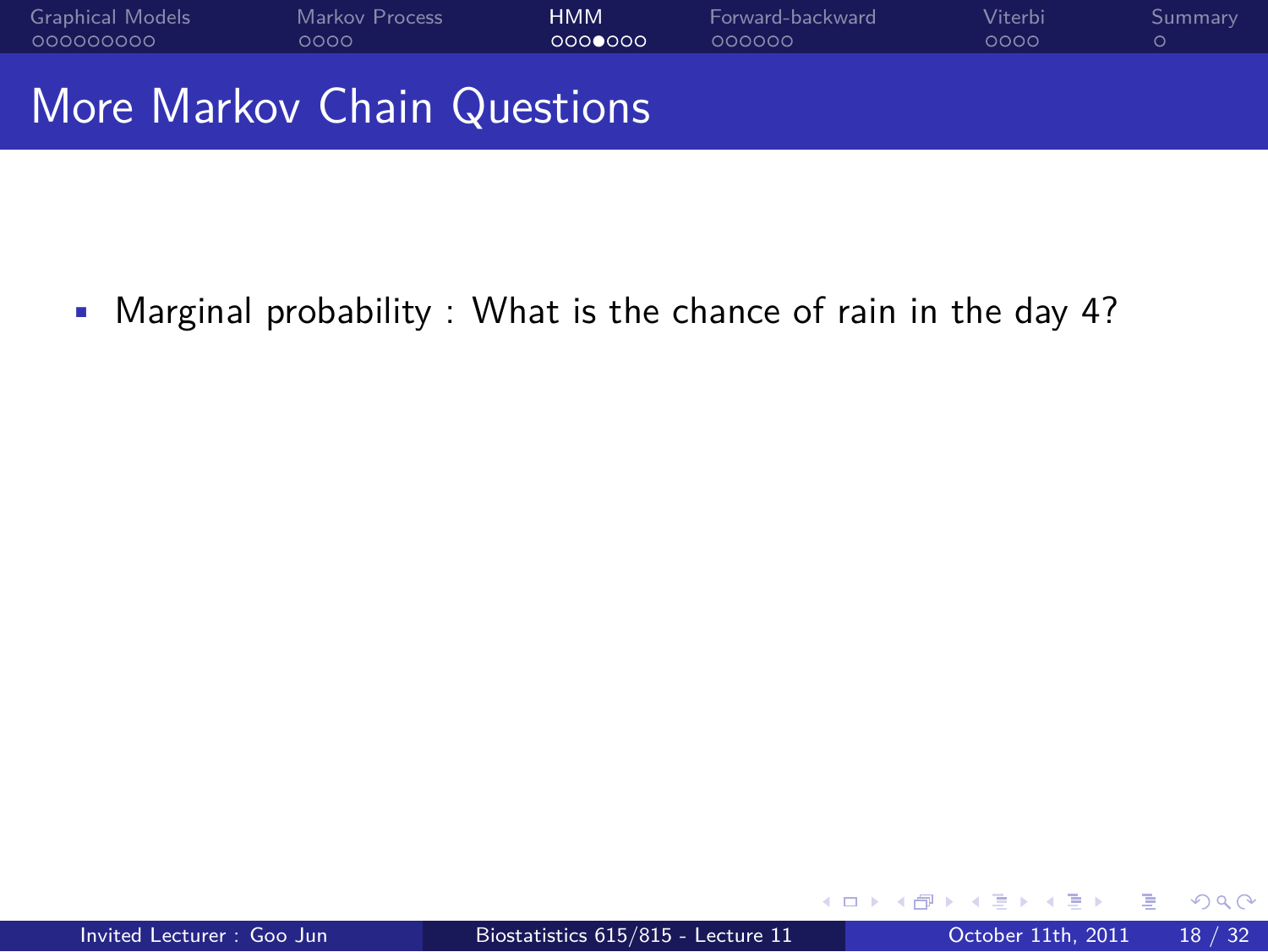#### Graphical Models<br>00000000 Markov Process<br>0000 . . . . . . . HMM Forward-backward<br>000000 Viterbi<br>0000 . Summary More Markov Chain Questions

- Marginal probability : What is the chance of rain in the day 4?
- Conditioned to previous observations : What is the chance of rain in the day 2, if it rained in the day 1?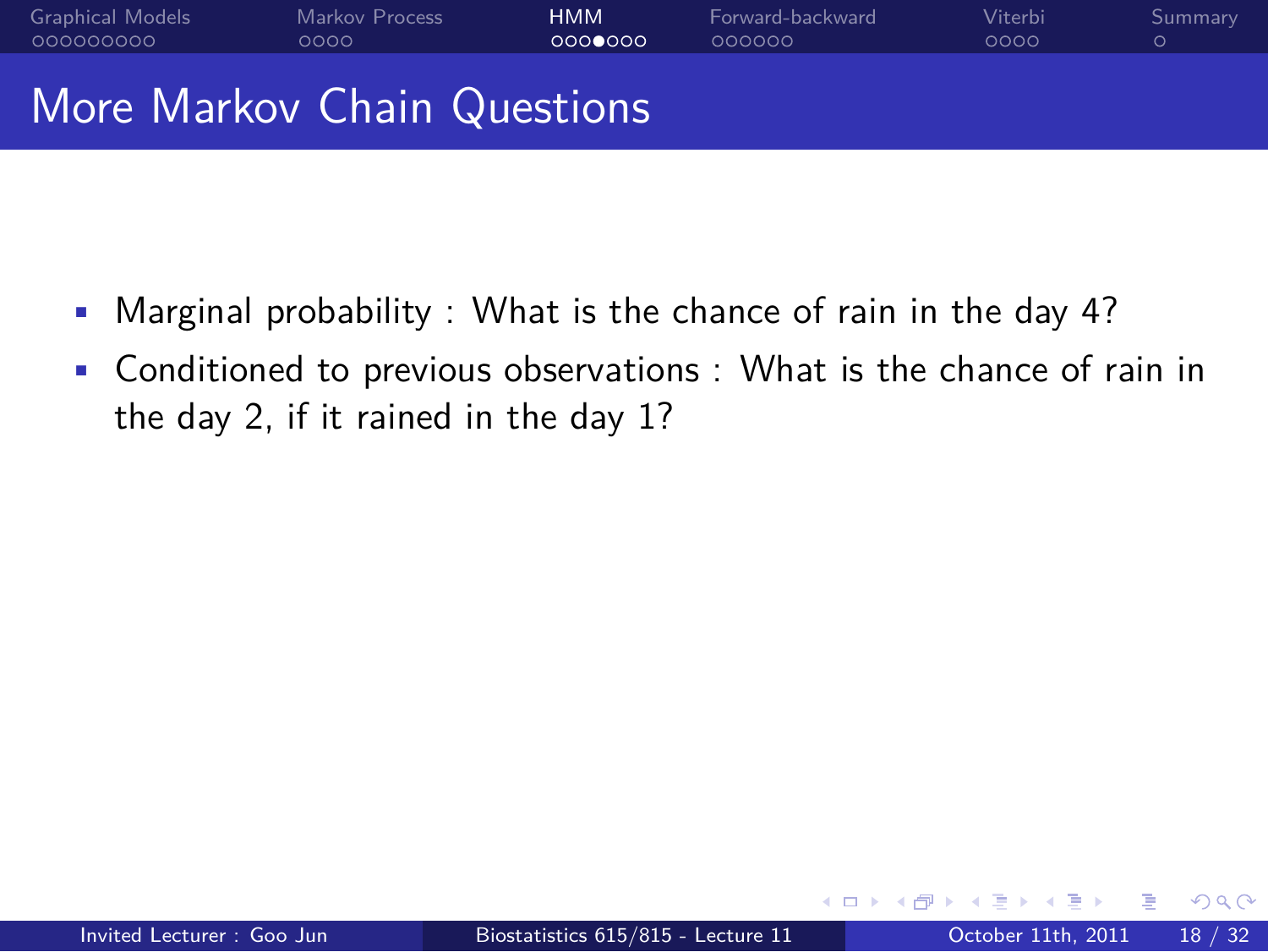#### Graphical Models<br>00000000 Markov Process<br>0000 . . . . . . . HMM Forward-backward<br>000000 Viterbi<br>0000 . More Markov Chain Questions

- Marginal probability : What is the chance of rain in the day 4?
- Conditioned to previous observations : What is the chance of rain in the day 2, if it rained in the day 1?
- Forward-backward algorithms : If the observation was (SUNNY,SUNNY,CLOUDY,RAINY,RAINY) from day 1 through day 5, what is the distribution of hidden states for each day?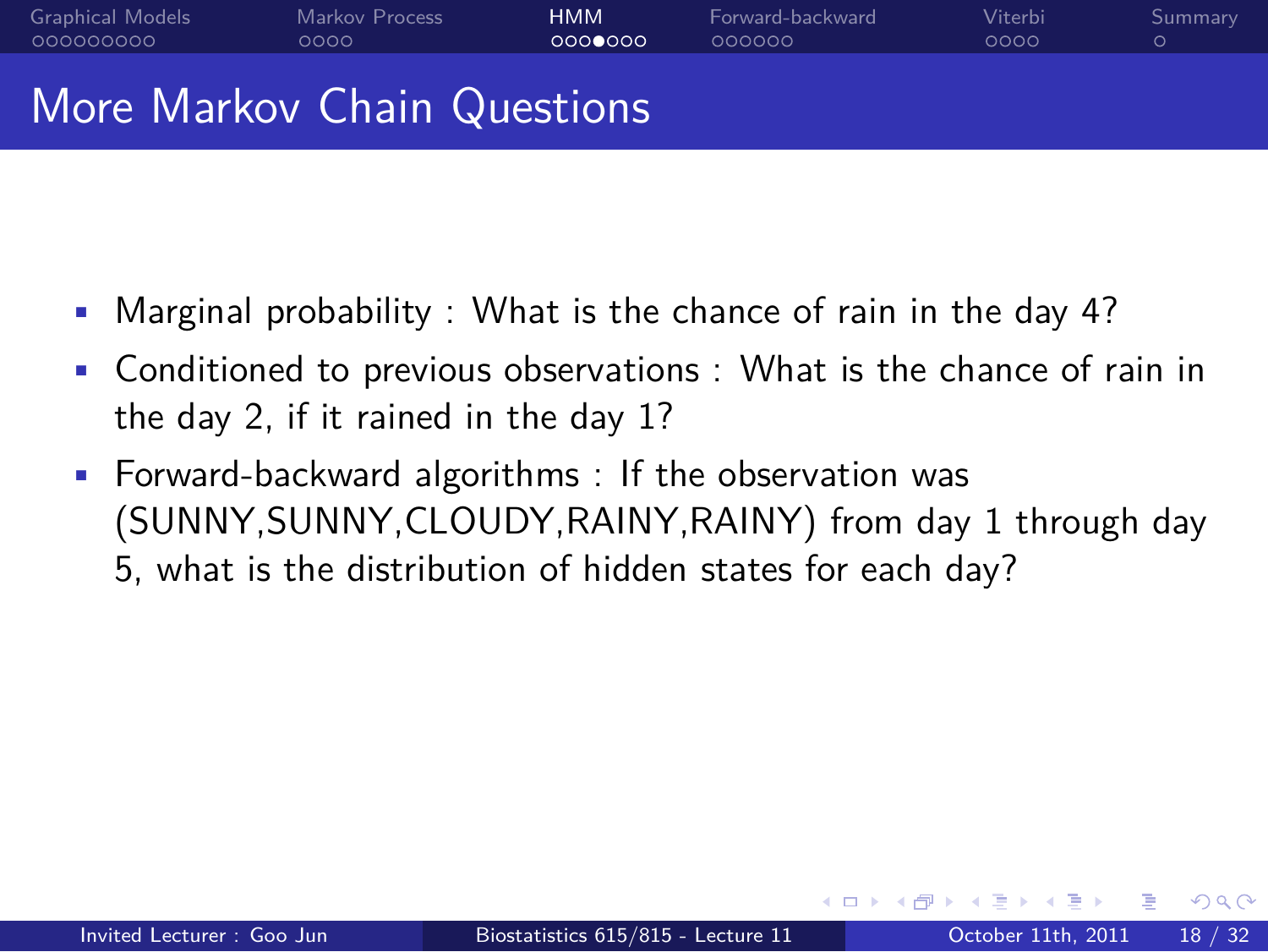### More Markov Chain Questions

Markov Process<br>0000

Graphical Models<br>00000000

• Marginal probability : What is the chance of rain in the day 4?

. . . . . . . HMM

Forward-backward<br>000000

Viterbi<br>0000

- Conditioned to previous observations : What is the chance of rain in the day 2, if it rained in the day 1?
- Forward-backward algorithms : If the observation was (SUNNY,SUNNY,CLOUDY,RAINY,RAINY) from day 1 through day 5, what is the distribution of hidden states for each day?
- Viterbi algorithm : If the observation was (SUNNY,SUNNY,CLOUDY,RAINY,RAINY) from day 1 through day 5, what would be the mostly likely sequence of states?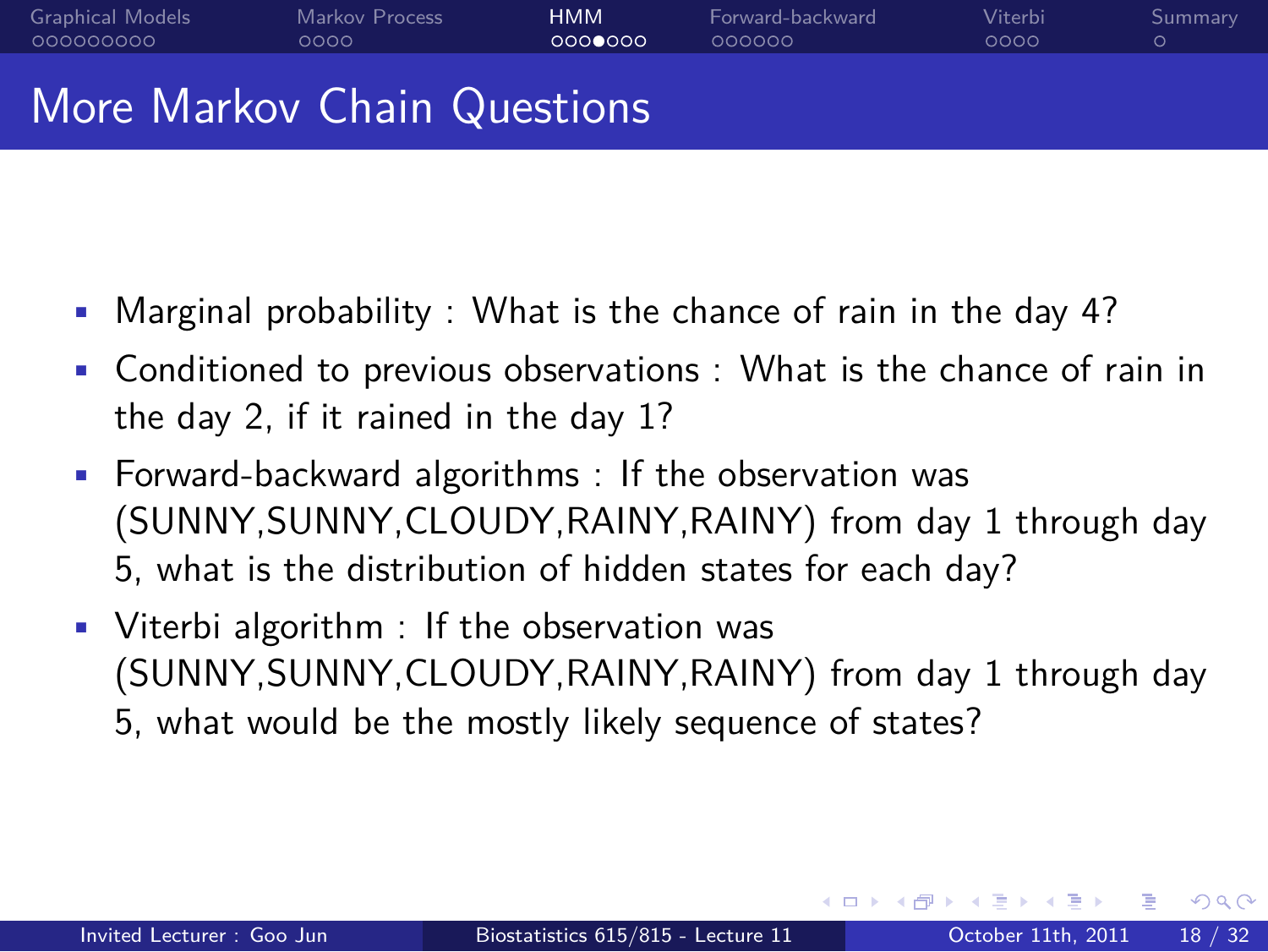#### Graphical Models<br>00000000 Markov Process<br>0000 HMM<br>0000000 Forward-backward<br>000000 Viterbi<br>0000 Unconditional marginal probabilities

. What is the chance of rain in the day 4? . . The chance of rain in day 3 is 23.3%  $f(q_3) = \begin{pmatrix} Pr(q_4 = S_1) \\ Pr(q_4 = S_2) \end{pmatrix}$  $Pr(q_4 = S_2)$  $= A^3 \pi = \begin{pmatrix} 0.669 \\ 0.331 \end{pmatrix}$  $\mathbf{g}(o_4) =$  $\sqrt{ }$  $\mathcal{L}$  $Pr(o_4 = O_1)$  $Pr(o_4 = O_2)$  $Pr(o_4 = O_3)$  $\setminus$  $= B**f**(**q**<sub>4</sub>) =$  $\sqrt{ }$  $\mathcal{L}$ 0*.*621 0*.*266 0*.*233  $\setminus$  $\overline{1}$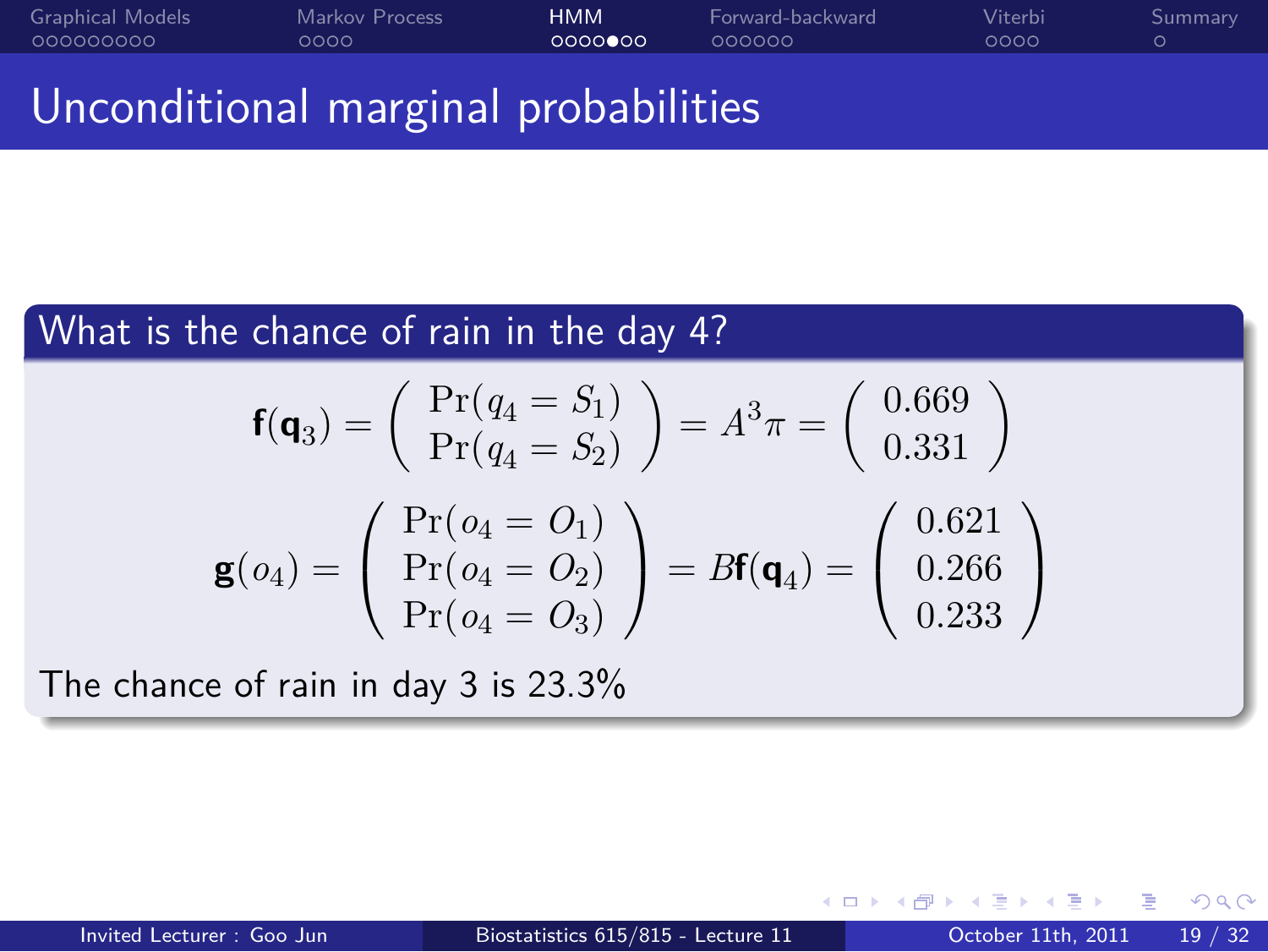### Marginal likelihood of data in HMM

Markov Process<br>0000

• Let  $\lambda = (A, B, \pi)$ 

Graphical Models<br>00000000

• For a sequence of observation  $\mathbf{o} = \{o_1, \dots, o_t\}$ ,

. . . . . . . HMM

Forward-backward<br>000000

$$
\Pr(\mathbf{o}|\lambda) = \sum_{\mathbf{q}} \Pr(\mathbf{o}|\mathbf{q}, \lambda) \Pr(\mathbf{q}|\lambda)
$$
  

$$
\Pr(\mathbf{o}|\mathbf{q}, \lambda) = \prod_{i=1}^{t} \Pr(o_i|q_i, \lambda) = \prod_{i=1}^{t} b_{q_i}(o_i)
$$
  

$$
\Pr(\mathbf{q}|\lambda) = \pi_{q_1} \sum_{i=2}^{t} a_{q_i q_{i-1}}
$$
  

$$
\Pr(\mathbf{o}|\lambda) = \sum_{\mathbf{q}} \pi_{q_1} b_{q_1}(o_{q_1}) \prod_{i=2}^{t} a_{q_i q_{i-1}} b_{q_i}(o_{q_i})
$$

. . . . . .

Viterbi<br>0000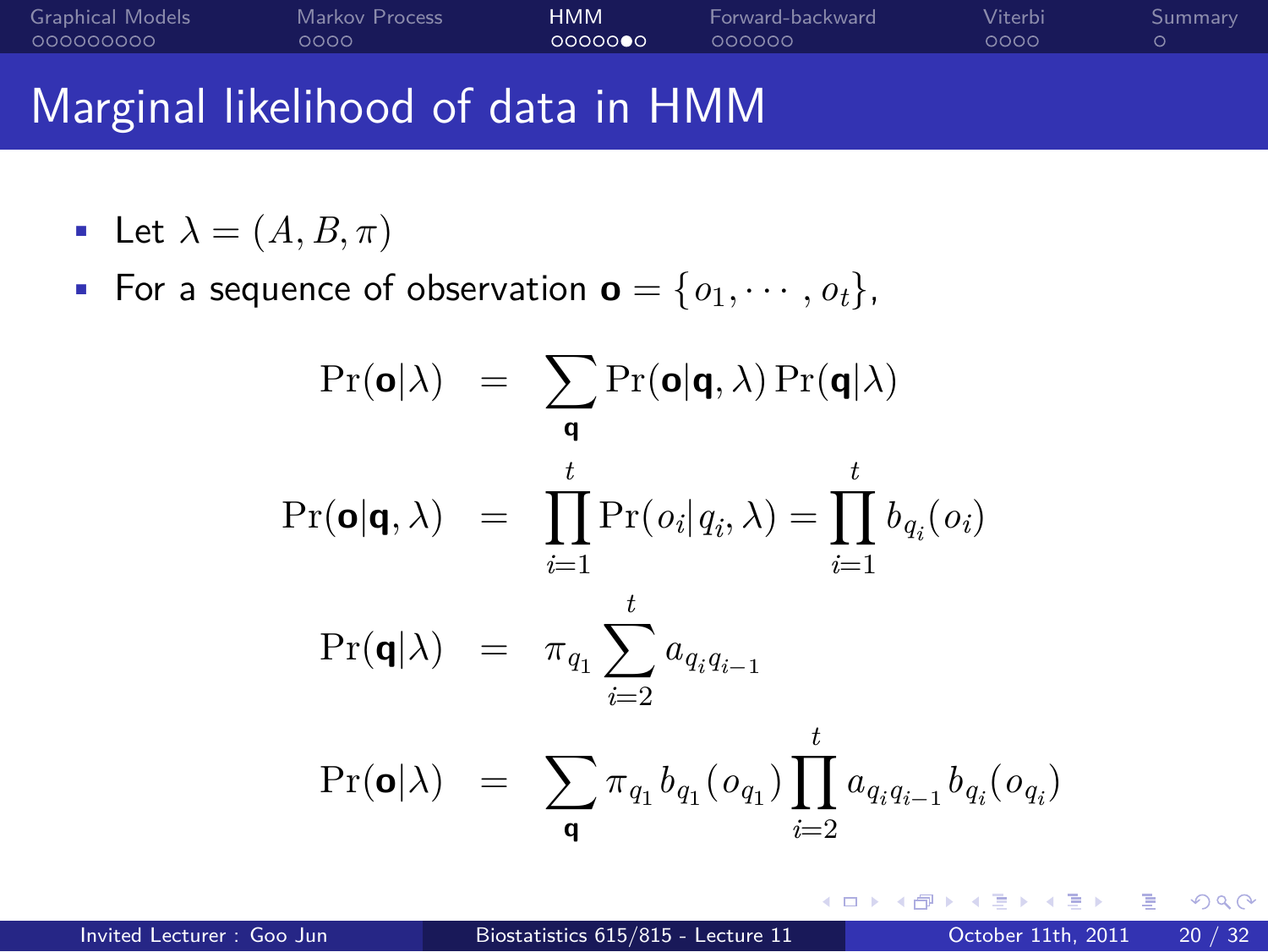### Naive computation of the likelihood

Markov Process<br>0000

Graphical Models<br>00000000

Viterbi<br>0000

. Summary

 $\Pr(\mathbf{o}|\lambda) = \sum$  $\pi_{q_1} b_{q_1} (o_{q_1}) \prod$ *t*  $a_{q_i q_{i-1}} b_{q_i} (o_{q_i})$ 

. . . . . . . HMM

Forward-backward<br>000000

• Number of possible  $q = 2<sup>t</sup>$  are exponentially growing with the number of observations

*i*=2

- Computational would be infeasible for large number of observations
- Algorithmic solution required for efficient computation.

**q**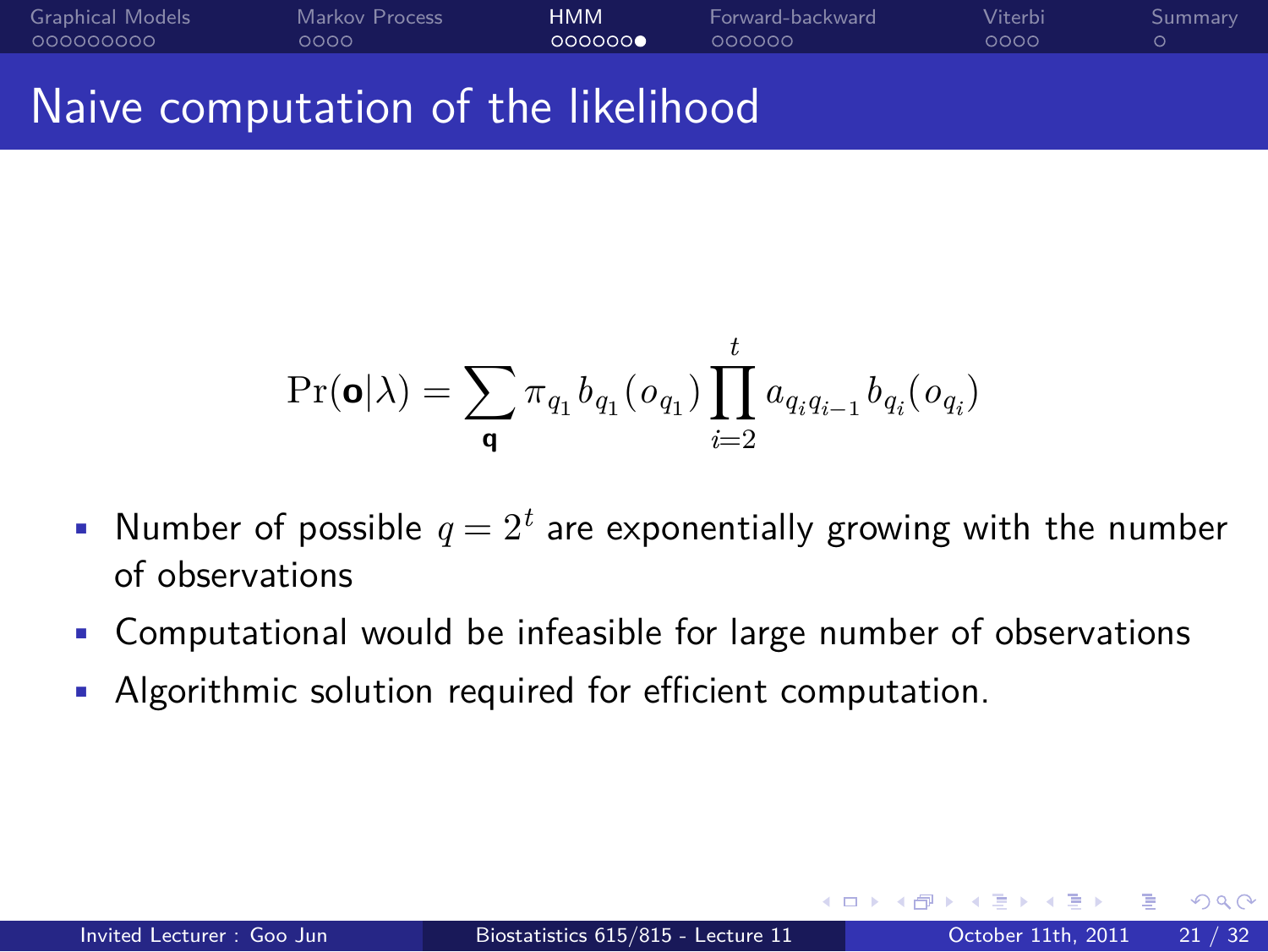#### Graphical Models<br>00000000 Markov Process<br>0000 HMM<br>000000 Forward-backward<br>●○○○○○ Viterbi<br>0000 . Summary More Markov Chain Question

- If the observation was (SUNNY,SUNNY,CLOUDY,RAINY,RAINY) from day 1 through day 5, what is the distribution of hidden states for each day?
- Need to know  $\Pr(q_t | \mathbf{o}, \lambda)$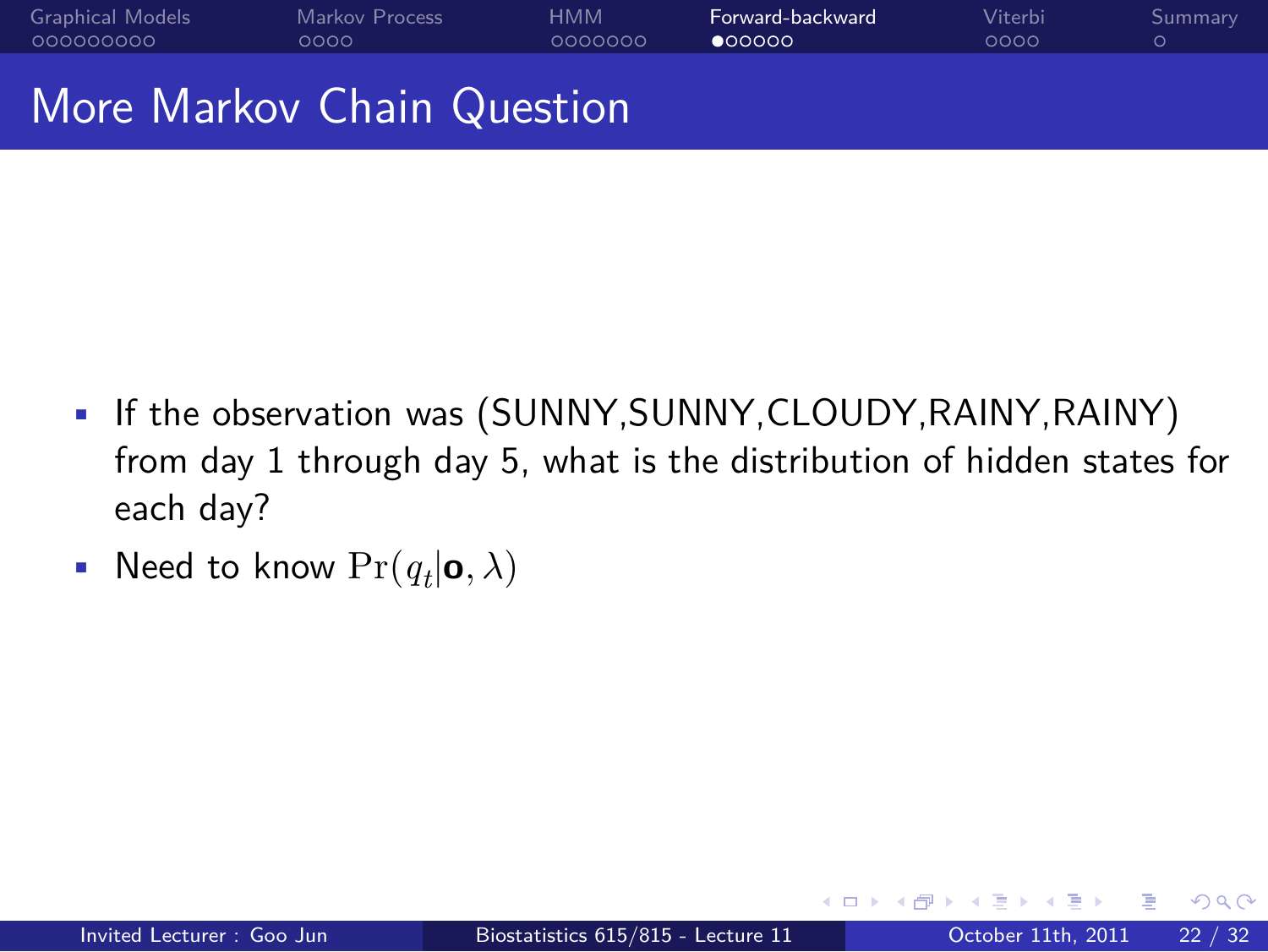#### Graphical Models<br>00000000 Markov Process<br>0000 HMM<br>000000 Forward-backward<br>000000 Viterbi<br>0000 . Summary Forward and backward probabilities

$$
\mathbf{q}_t^- = (q_1, \cdots, q_{t-1}), \qquad \mathbf{q}_t^+ = (q_{t+1}, \cdots, q_T)
$$
  
\n
$$
\mathbf{o}_t^- = (o_1, \cdots, o_{t-1}), \qquad \mathbf{o}_t^+ = (o_{t+1}, \cdots, o_T)
$$
  
\n
$$
\Pr(q_t = i | \mathbf{o}, \lambda) = \frac{\Pr(q_t = i, \mathbf{o} | \lambda)}{\Pr(\mathbf{o} | \lambda)} = \frac{\Pr(q_t = i, \mathbf{o} | \lambda)}{\sum_{j=1}^n \Pr(q_t = j, \mathbf{o} | \lambda)}
$$
  
\n
$$
\Pr(q_t, \mathbf{o} | \lambda) = \Pr(q_t, \mathbf{o}_t^-, o_t, \mathbf{o}_t^+ | \lambda)
$$
  
\n
$$
= \Pr(\mathbf{o}_t^+ | q_t, \lambda) \Pr(\mathbf{o}_t^- | q_t, \lambda) \Pr(o_t | q_t, \lambda) \Pr(q_t | \lambda)
$$
  
\n
$$
= \Pr(\mathbf{o}_t^+ | q_t, \lambda) \Pr(\mathbf{o}_t^-, o_t, q_t | \lambda)
$$
  
\n
$$
= \beta_t(q_t) \alpha_t(q_t)
$$

If  $\alpha_t(q_t)$  and  $\beta_t(q_t)$  is known,  $\Pr(q_t|\mathbf{o}, \lambda)$  can be computed in a linear time.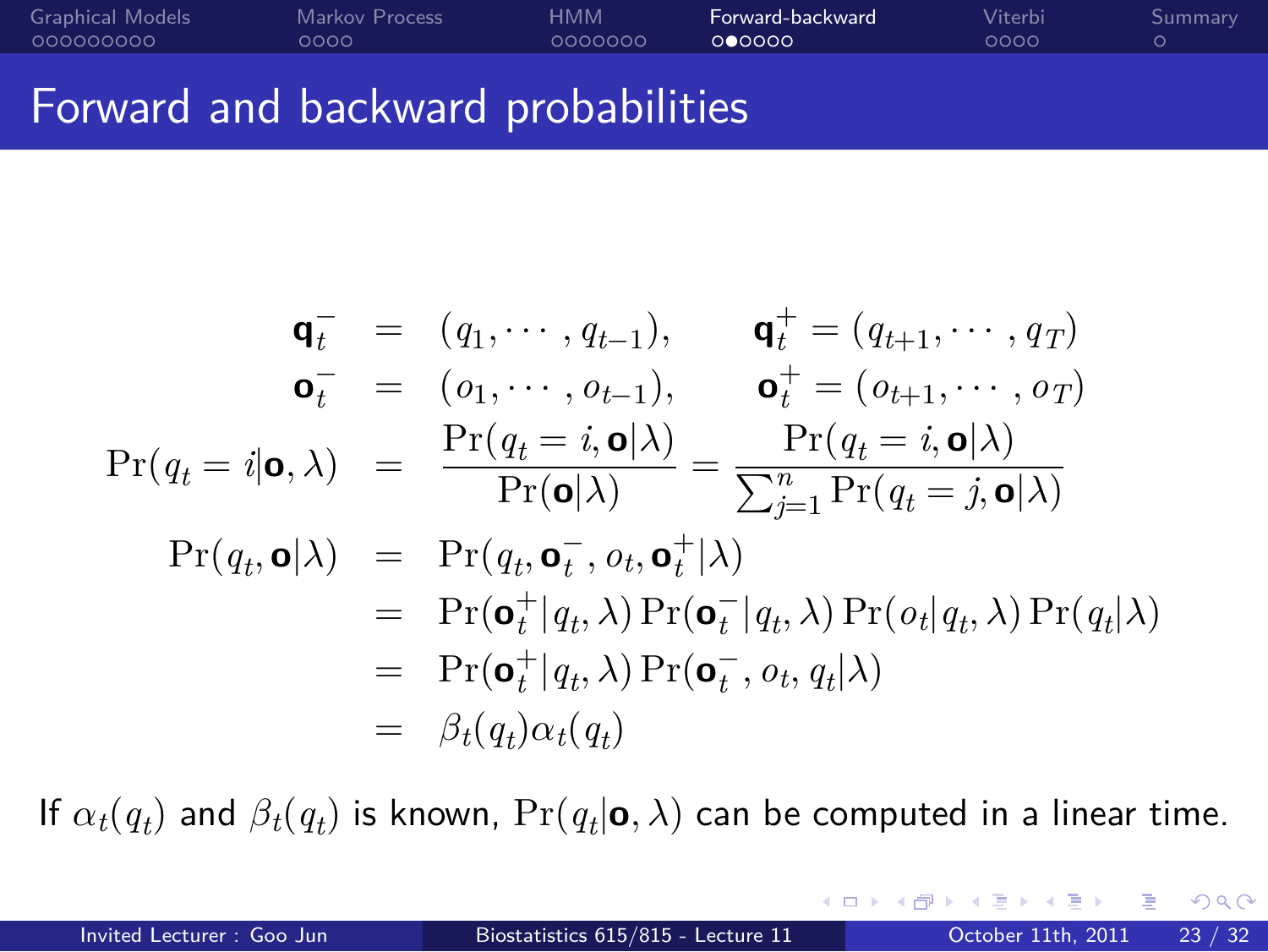## DP algorithm for calculating forward probability

HMM<br>000000

Forward-backward<br>000000

Viterbi<br>0000

. Summary

• Key idea is to use  $(q_t, o_t) \perp \mathbf{o}_t^- | \mathbf{q}_{t-1}.$ 

Markov Process<br>0000

Graphical Models<br>00000000

• Each of *<sup>q</sup>t−*<sup>1</sup> , *q<sup>t</sup>* , and *qt*+1 is a Markov blanket.

$$
\alpha_t(i) = \Pr(o_1, \dots, o_t, q_t = i | \lambda)
$$
  
\n
$$
= \sum_{j=1}^n \Pr(\mathbf{o}_t^-, o_t, q_{t-1} = j, q_t = i | \lambda)
$$
  
\n
$$
= \sum_{j=1}^n \Pr(\mathbf{o}_t^-, q_{t-1} = j | \lambda) \Pr(q_t = i | q_{t-1} = j, \lambda) \Pr(o_t | q_t = i, \lambda)
$$
  
\n
$$
= \sum_{j=1}^n \alpha_{t-1}(j) a_{ij} b_i(o_t)
$$
  
\n
$$
\alpha_1(i) = \pi_i b_i(o_1)
$$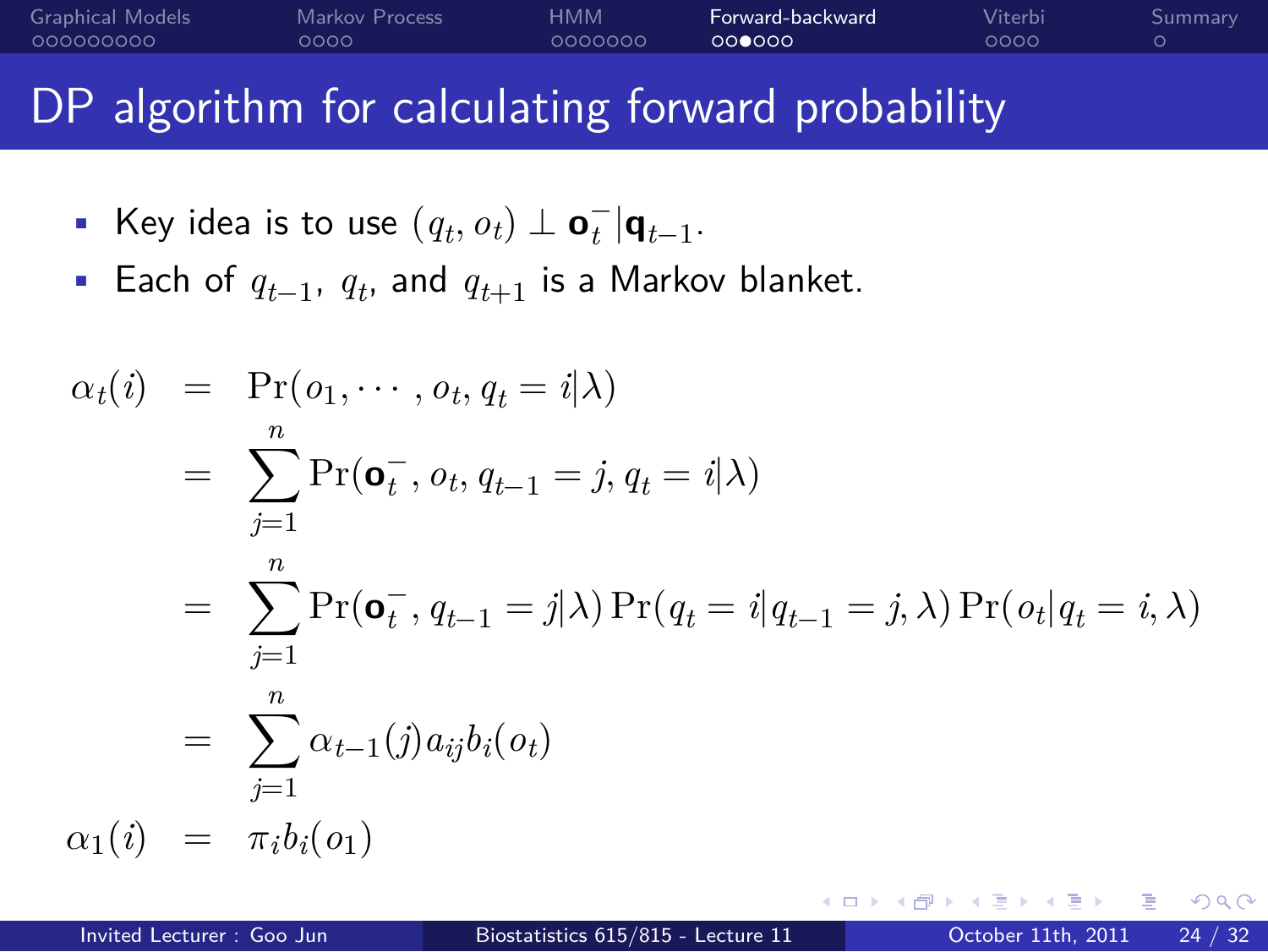#### Graphical Models<br>00000000 Markov Process<br>0000 HMM<br>000000 Forward-backward<br>000000 Viterbi<br>0000 . Summary Conditional dependency in forward-backward algorithms

- Forward :  $(q_t, o_t) \perp \mathbf{o}_t^- | \mathbf{q}_{t-1}$ .
- Backward : *ot*+1 *⊥* **o** + *<sup>t</sup>*+1*|***q***t*+1.

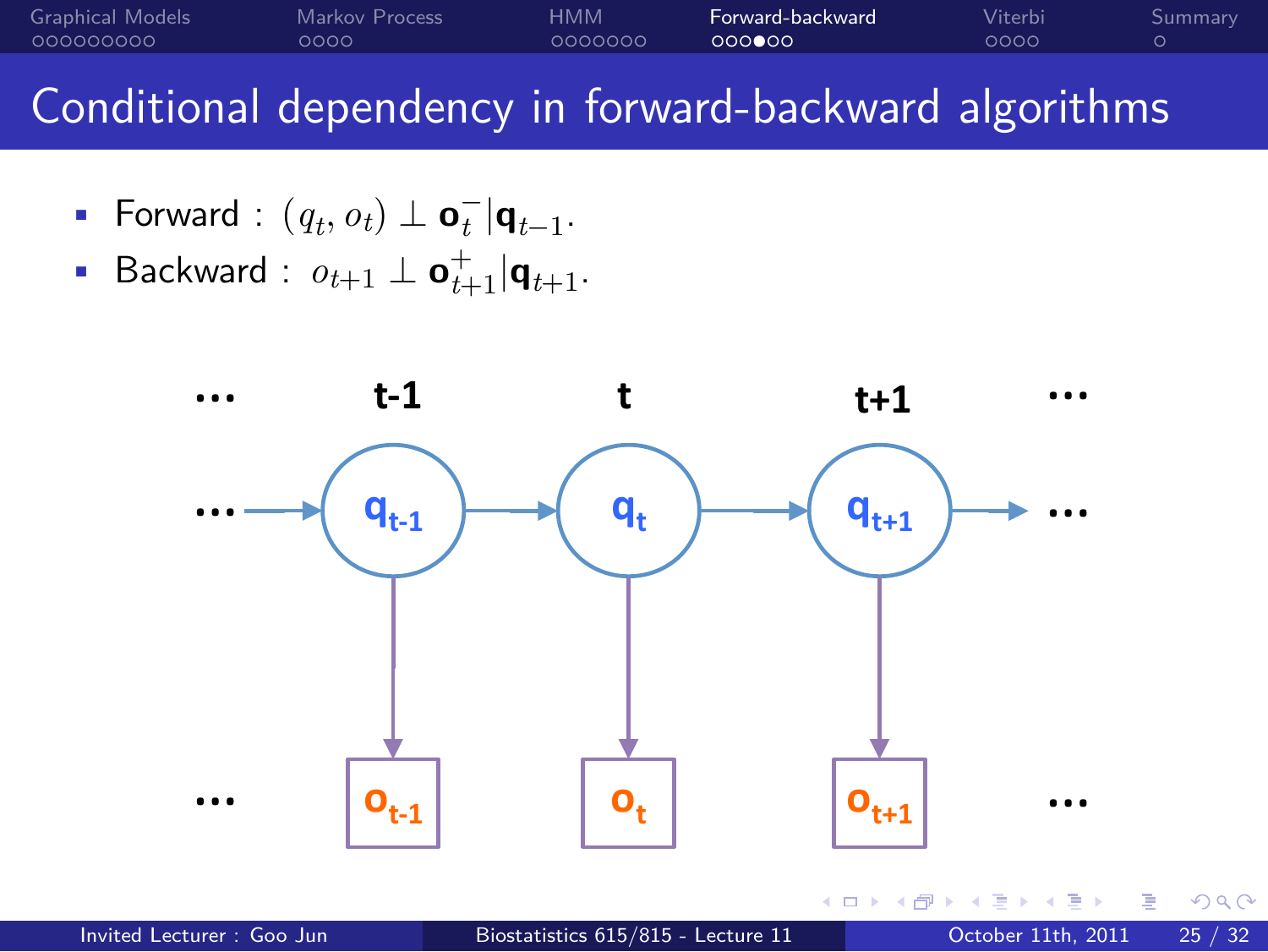#### Graphical Models<br>00000000 Markov Process<br>0000 HMM<br>000000 Forward-backward<br>000000 Viterbi<br>0000 DP algorithm for calculating backward probability

. Summary

■ Key idea is to use  $o_{t+1} \perp \mathbf{o}_{t+1}^+ | \mathbf{q}_{t+1}$ .

$$
\beta_t(i) = \Pr(o_{t+1}, \dots, o_T | q_t = i, \lambda)
$$
  
\n
$$
= \sum_{j=1}^n \Pr(o_{t+1}, \mathbf{o}_{t+1}^+, q_{t+1} = j | q_t = i, \lambda)
$$
  
\n
$$
= \sum_{j=1}^n \Pr(o_{t+1} | q_{t+1}, \lambda) \Pr(\mathbf{o}_{t+1}^+ | q_{t+1} = j, \lambda) \Pr(q_{t+1} = j | q_t = i, \lambda)
$$
  
\n
$$
= \sum_{j=1}^n \beta_{t+1}(j) a_{ji} b_j(o_{t+1})
$$
  
\n
$$
\beta_T(i) = 1
$$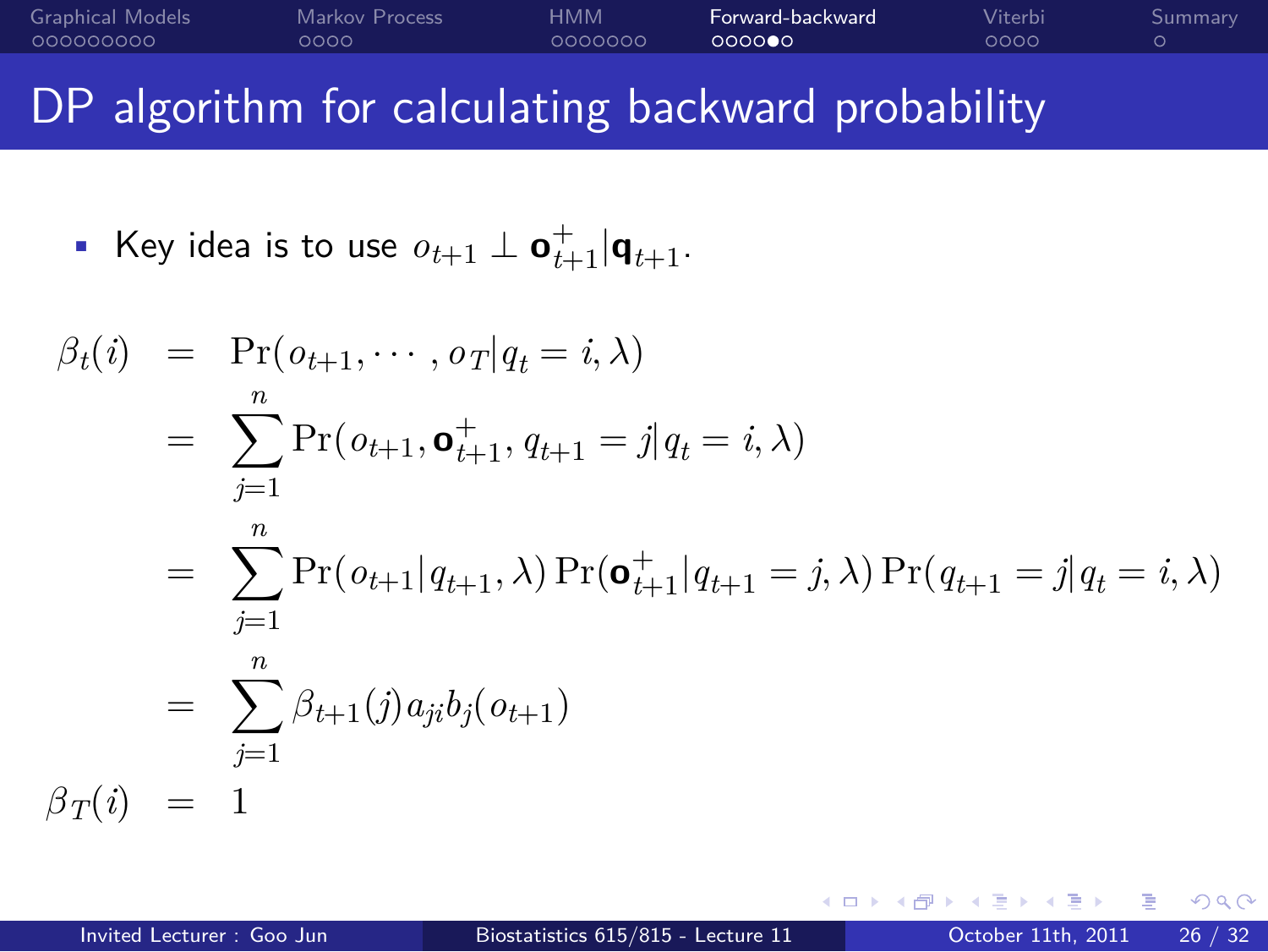#### Graphical Models<br>00000000 Markov Process<br>0000 HMM<br>000000 Forward-backward<br>000000 Viterbi<br>0000 . Summary Putting forward and backward probabilities together

• Conditional probability of states given data

$$
\Pr(q_t = i | \mathbf{o}, \lambda) = \frac{\Pr(\mathbf{o}, q_t = S_i | \lambda)}{\sum_{j=1}^n \Pr(\mathbf{o}, q_t = S_j | \lambda)}
$$

$$
= \frac{\alpha_t(i)\beta_t(i)}{\sum_{j=1}^n \alpha_t(j)\beta_t(j)}
$$

• Time complexity is  $\Theta(n^2T)$ .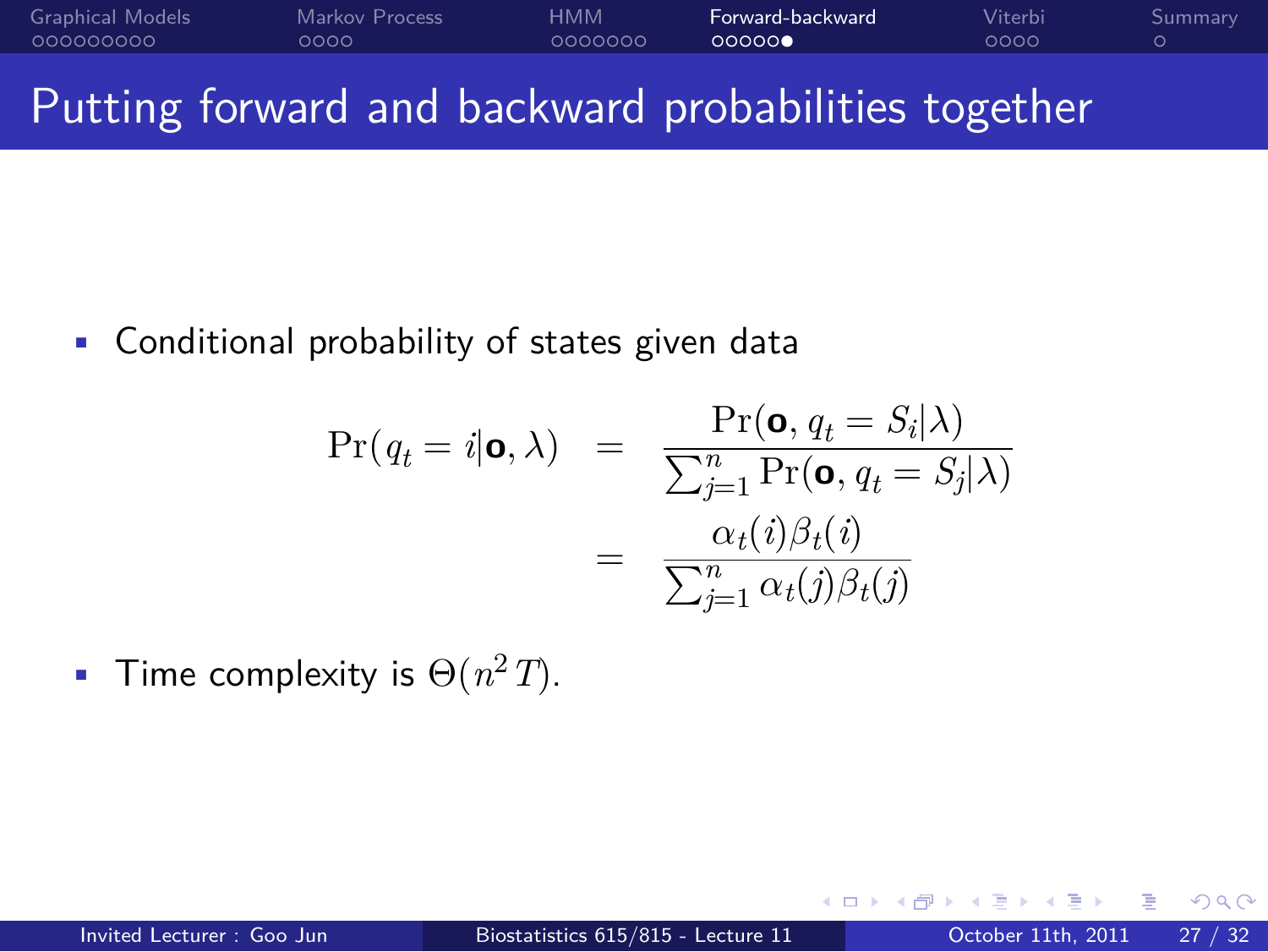#### Graphical Models<br>00000000 Markov Process<br>0000 HMM<br>000000 Forward-backward<br>000000 Viterbi<br>●○○○ . Summary Finding the most likely trajectory of hidden states

• Given a series of observations, we want to compute

$$
\arg\max_{\textbf{q}}\Pr(\textbf{q}|\textbf{o},\lambda)
$$

• Define  $\delta_t(i)$  as

$$
\delta_t(i) = \max_{\mathbf{q}} \Pr(\mathbf{q}, \mathbf{o} | \lambda)
$$

• Use dynamic programming algorithm to find the 'most likely' path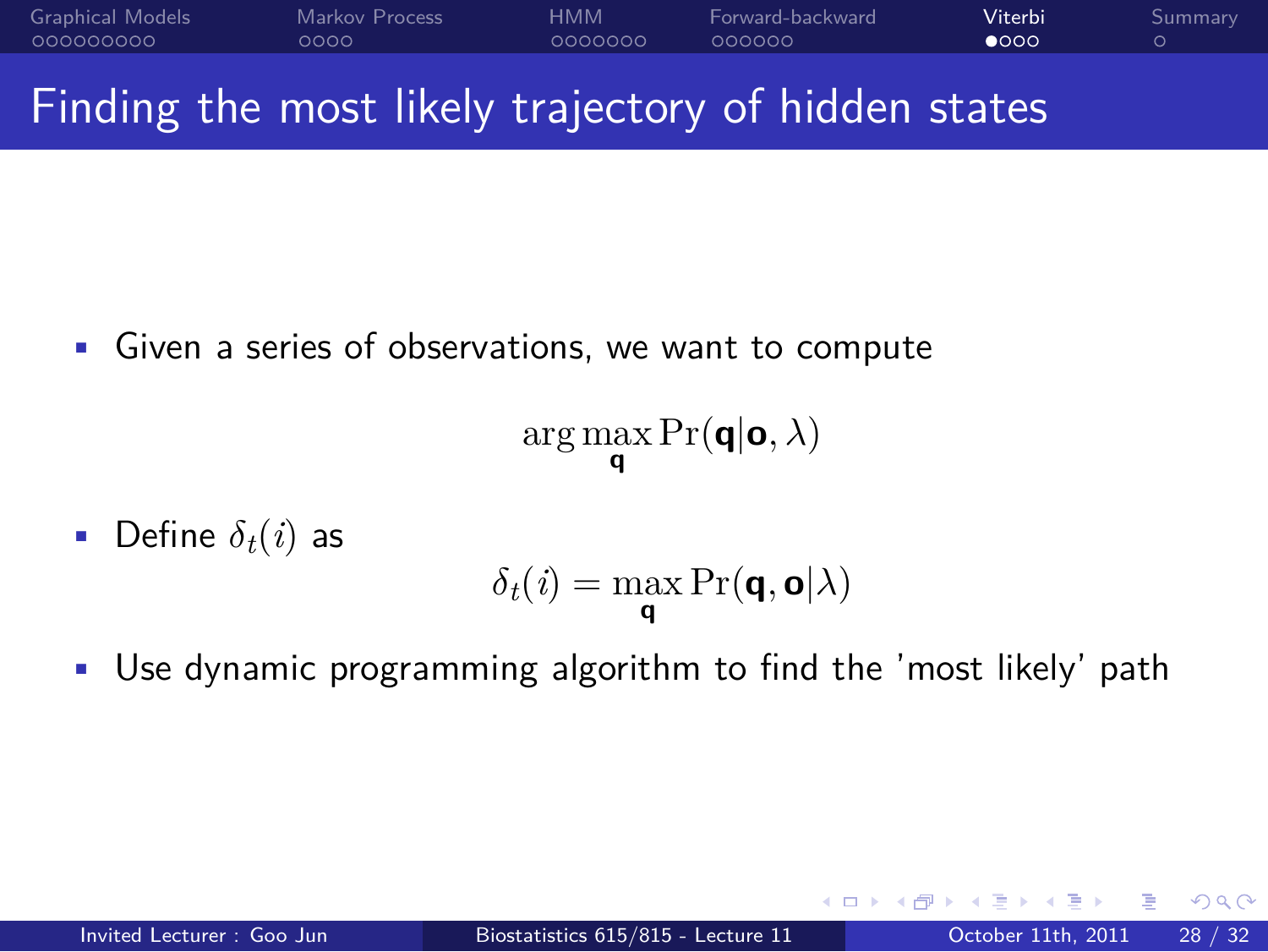Initialization  $\delta_1(i) = \pi b_i(o_1)$  for  $1 \leq i \leq n$ . Maintenance  $\delta_t(i) = \max_j \delta_{t-1}(j) a_{ij} b_i(o_t)$  $\phi_t(i) = \arg \max_j \delta_{t-1}(j) a_{ij}$ Termination Max likelihood is  $\max_i \delta_T(i)$ Optimal path can be backtracked using *ϕt*(*i*)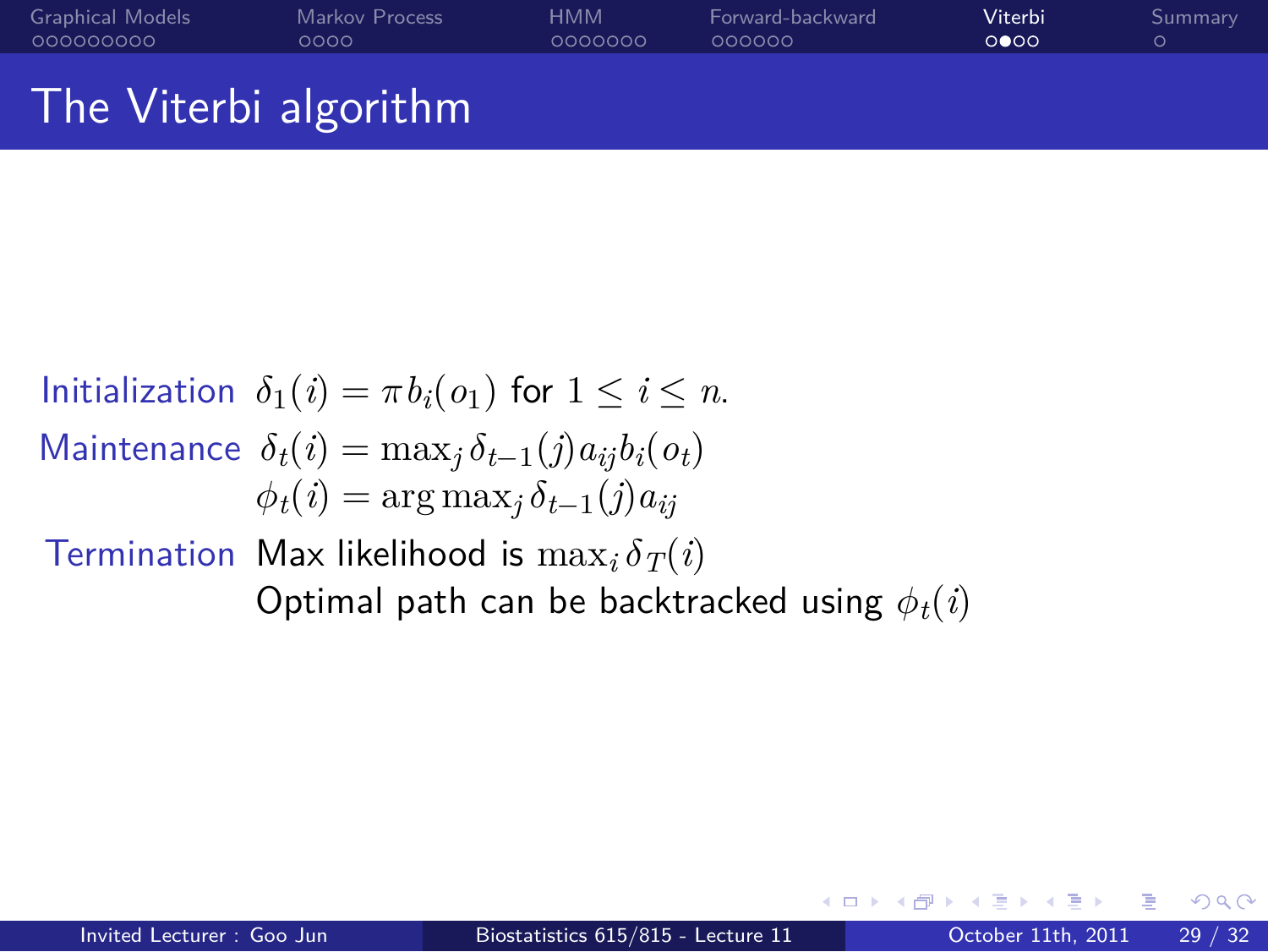



. . . . . . Invited Lecturer : Goo Jun Biostatistics 615/815 - Lecture 11 October 11th, 2011 30 / 32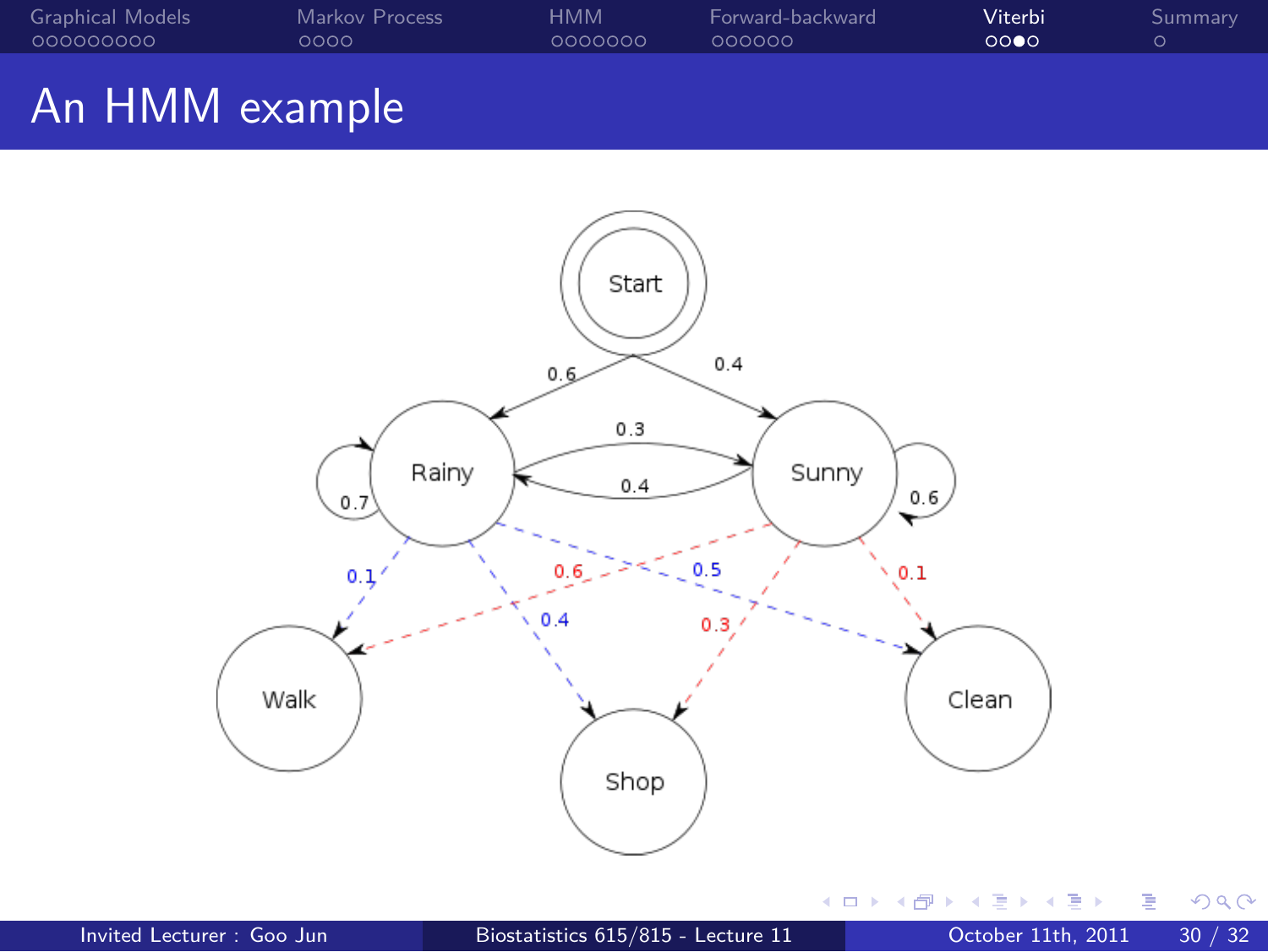

- When observations were (walk, shop, clean)
- Similar to Manhattan tourist problem.



|                           |                                    | - K □ ▶ K @ ▶ K 로 ▶ K 로 ▶ - 로 - K) Q (0 |  |
|---------------------------|------------------------------------|-----------------------------------------|--|
| Invited Lecturer: Goo Jun | Biostatistics 615/815 - Lecture 11 | October 11th, 2011 31 / 32              |  |